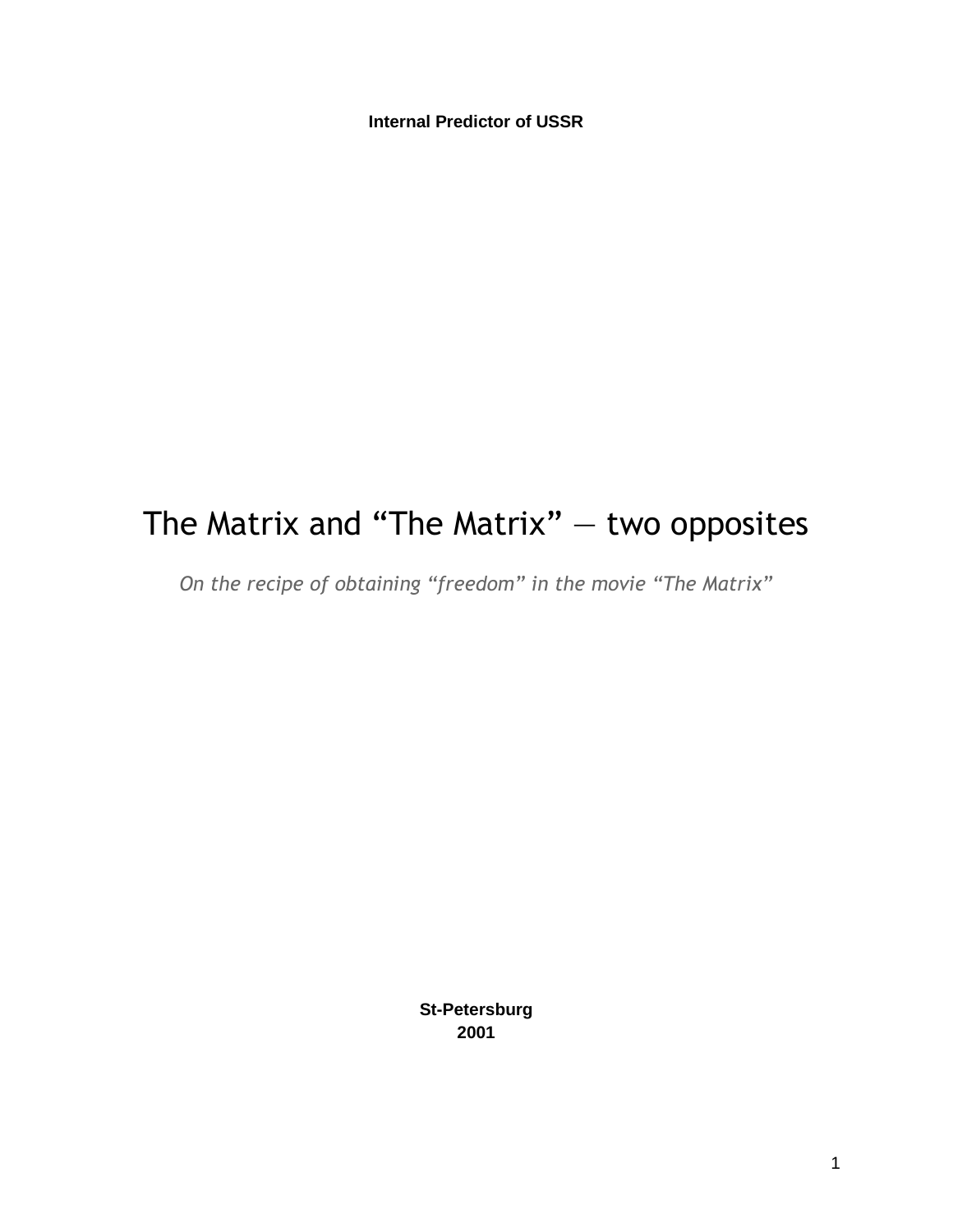#### 1. Just another movie?

Many, especially from among the youth, have already seen the movie "The Matrix". There are different opinions about the film, but its popularity is undebatable. Even in V. Putin's book "From the first person..." there is mention of the film by the president's youngest daughter: "We now have a new favourite movie — "The Matrix" — but dad has not seen it yet. We invited him. He said he does not have time, but will definitely watch it later". So, what is the movie about?

At first sight — another thriller, which will be forgotten having made no meaningful influence on the minds and morals of spectators, who, after some time, will crave for a new violent spectacle, but in different scenery. A brief content of the film is as follows:

A young man named Thomas Anderson works in a software company, and in his free time is engaged in hacking from his home PC. With hacking being his major pastime, his "skills" improved so much, that he became one of the best hackers on the planet. On the internet, Anderson searches for the head of a secret criminal organization – a man called Morpheus, but that man contacts Anderson himself. Morpheus arranges a meeting between his aides and Anderson, offering to answer the only question that really interests Anderson — "What is the "Matrix"?" — during an in-person meeting. Anderson agrees, and the meeting happens, changing the fate of the entire planet.

According to Morpheus, the habitual world seen by all of us, exists as a neuro-interactive model, supported by a machine-computer system called the "Matrix", and the planet Earth (at least for the last two hundred years) — is a lifeless desert, above which hangs a gray veil of clouds, a sky without the Sun and stars. Such is the result of the activity of a technocratic civilization, which ended in a war between people and machines, in which the machines, having won and taken power over humanity, grow people as a bioenergetic raw material to maintain their own activity.

However, in these circumstances exists a "resistance" movement, called "Zion", which continues the war against absolute power of machines over people. In the virtual world created by the "Matrix" acts a key character called "the Oracle". She, as it is said in the film, "knows everything": that which was and that which will be. For this reason, the main characters — Neo, Trinity, Morpheus — visit her by means of unauthorized access into the "Matrix". According to Morpheus, after the "Matrix" was just created, there was a man born inside who was capable of changing the "Matrix" as he saw fit. It was he who freed the first people from the "Matrix" to begin acting in the real world. This man has long died, but by the Oracle's prophecy he will return, and his return will lead to the collapse of the "Matrix" and will end the war between machines and people.

Since he has not yet arrived, Morpheus' team conducts an information war for freeing people, hacking into the "Matrix" from onboard a hovercraft called "Nebuchadnezzar" in search of the saviour of mankind. They are opposed by so-called "Agents" of the "Matrix", who look like people, but are capable of taking on any appearance and greatly surpass the "physical" and "paranormal" capabilities of common people.

Both sides hunt for Anderson, driven by their own aims: Agents want to use Anderson to hack into the Zion mainframe; Morpheus sees in Anderson the new savior of mankind — Neo, capable of freeing people from enslavement by the "Matrix" dreamworld. In this aspect, the storyline has much in common with Biblical narratives, according to which (both by the Old and New Testaments) the saving of mankind should be obtained through the Messiah – God's Messenger. Since the story in the New Testament is more widespread in Western society, then the movie has analogues of its main characters: Neo — analogue of Christ, Morpheus — analogue of John the Baptiser; the film also has its own Judah.

The development of this storyline has all the features inherent to all thrillers: multiple chases, artistically arranged fights, colourful killings, tickling situations where the "happy-end" hangs by a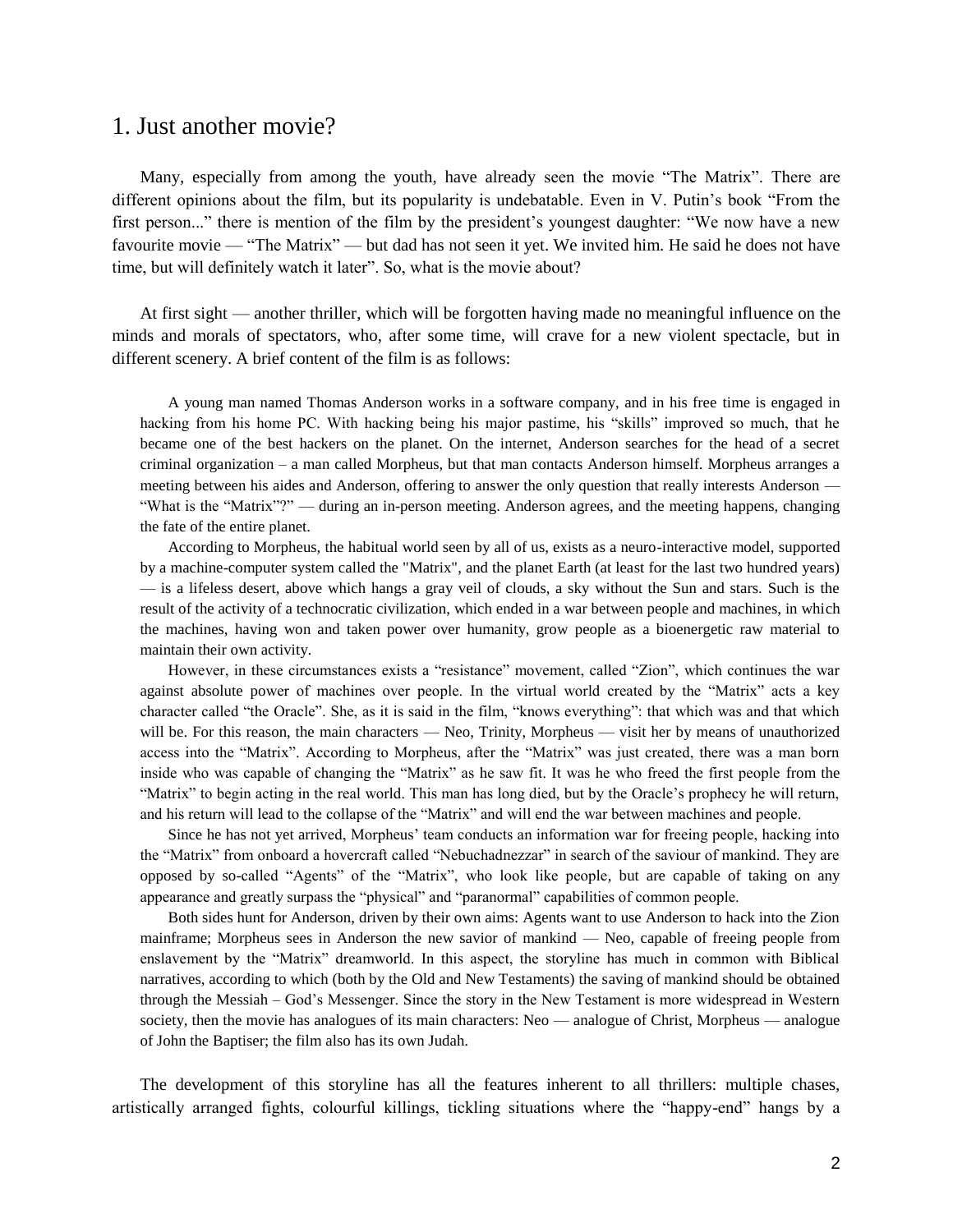thread, and other attributes of the genre. All the captivating scenes show the achievements of contemporary computer graphics, and it is they which are most attractive for the young spectator.

But all of that is abundant in other thrillers, and therefore cannot explain the vast popularity of "The Matrix" in the world. So maybe other than the special effects, the movie has another, more important meaning, the unconscious desire to understand which makes the film so popular; especially amongst youth, who is only preparing to enter into self-dependent life?

### 2. The hunt for man and questions of life and death

"The hunt for the man has begun!" — with these words begins the main storyline of the film. This phrase expresses the essence of technocratic civilization: it is anti-human, simply because it destroys the biosphere without which humans cannot live. The anti-human nature of technocratic civilization manifests in different ways, among which is the inadequacy of informational content to the form of its delivery. The western regional civilization, in the second half of the 20th century, has been leading in development of technology, especially in its mass use in all areas of life. As such, the West has also become the leader in dragging humanity down into technocratic catastrophe. Just like it leads in creation of packaging for various products, the West leads in creation and improvement of ways and means of conveying information: TV, radio, mobile telephony, Internet, email, Video-conferences, social networks, etc. have become more and more used in the world as a result of technological superiority of the western civilization and its active global trade policy. Having become the technological leader, the West has done well to impose its views on problems of development of humanity and ways of solving them onto other cultures, including the Russian culture.

But being a developer and producer of effective forms of conveying information, the West cannot suggest any substantially new content that could fill these forms. Western scientists and theologists are afraid of directly and openly admitting this: after accepting the Bible as the true "word of God", the West has blinded itself in a worldview sense, and became fruitless when it comes to new content; "Conscience" — within the limits of the Bible, Bible — within the limits of Knowledge", said "humorist" M. Zhvanetsky. All past and contemporary worldview developments of the West — various philosophical schools and doctrines of antiquity, including Marxism — determining the future of civilization, cannot take the westerner outside the pen of the Bible. It is possible that, being unconscious of this dead-end, searching for a way out of it, the West has become more attracted to everything Oriental: spiritual practices, yoga practices, Eastern martial art schools, Buddhism, "Islamic fundamentalism" that is actively spreading among the western population, and the like. As the XX century has shown, in adopting the achievements of cultures of other regional civilizations, the West only successfully adopts the forms, generally losing or perverting the content.

And with this background of a seemingly endless biblical swamp, "The Matrix" appears on screens at the end of the XX century — a significant and, in its own way, unusual phenomenon, because it represents a rather successful attempt to break free of biblical answers to vital questions. These answers were formulated several thousand years ago by the znakhar<sup>1</sup> (priest) hierarchy of ancient Egypt in the course of unfolding the Biblical project of enslavement of all of humanity, and establishment of its

 $\overline{a}$ 

<sup>&</sup>lt;sup>1</sup> Znakhar (Rus. "знахарь") — a "witch-doctor", an individual possessing certain knowledge about how the world works, but using it to serve their own selfish interests while exploiting society, and wittingly cultivating ignorance and perverted knowledge in the exploited society.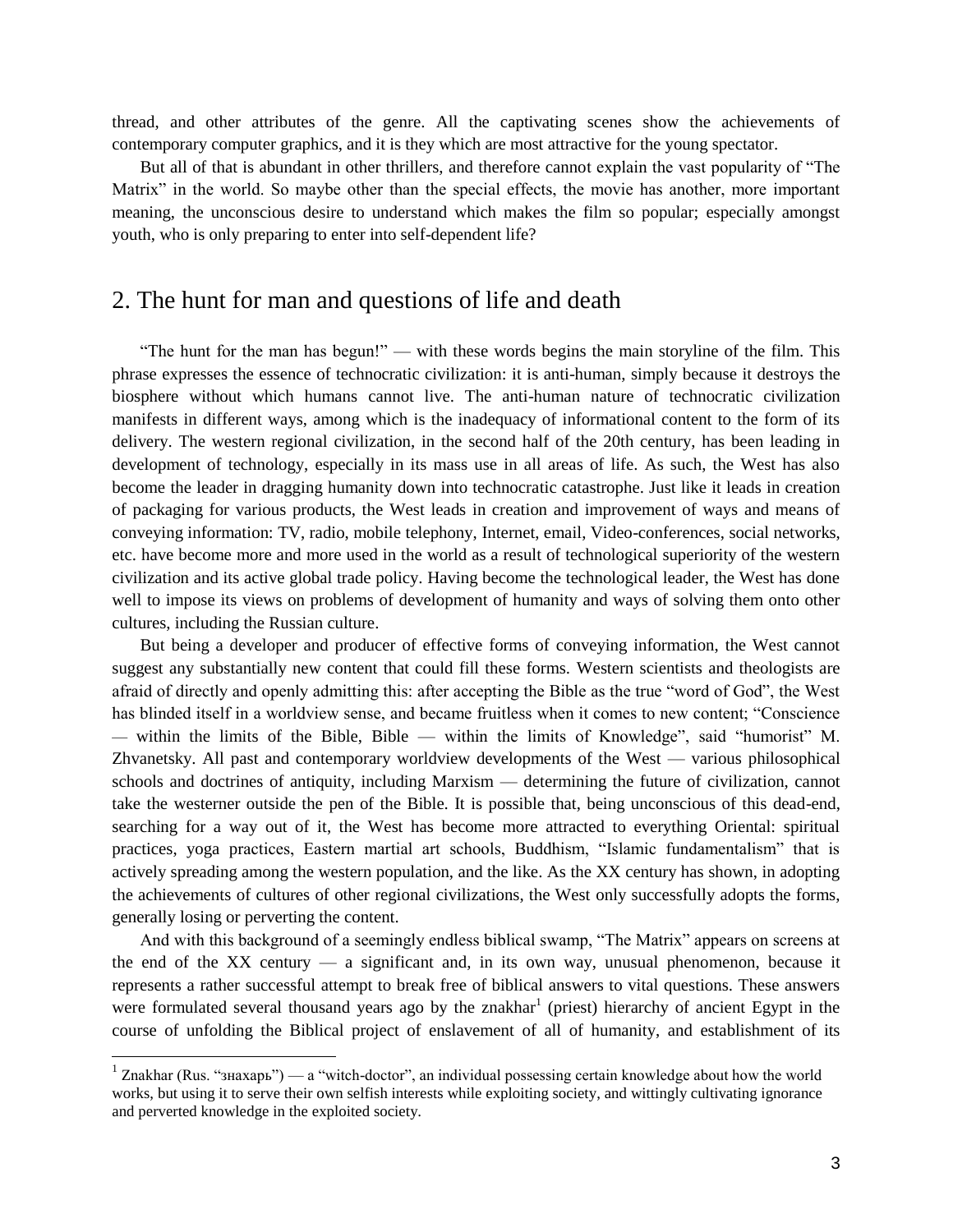absolute demonic power based on programming people's psyche by a false faith-teaching. The discussion of this faith-teaching, at least for the last two thousand years, has been blocked by various declared and undeclared "taboos", and primarily in the West, which has become the citadel from which were made enslaving lunges at neighboring peoples.

"The Matrix" has broken this "taboo". Although indirectly, it touches upon problems that are key in resolving the crisis of development of contemporary technocratic anti-human civilization, leading spectators to the questions: what is the meaning of their life on Earth? Why is human culture vicious and is leading it to military or ecological suicide? do people want to continue being hostages and captives of machines created by them, especially after the creation of artificial intelligence? what are the possibilities for survival? what are true relations of humans with God, with Savior, and satan? Such subject matter, meaningful for the lives of people and all of humanity, is an extremely rare occurrence in western cinema. Maybe that's why the film is so popular around the world, but it's popularity is peculiar proof of the fact, that the questions mentioned above worry even those, who are not inclined to consciously discuss them in certain lexicon.

At the same time, the film is a product of western, biblical culture, and it speaks about the problem of resolving the crisis of all of humanity in this culture's symbolic-allegorical artistic language. In the artistic languages of other other cultures (Islamic, Buddhist, Russian, Hindu, etc.), these problems and ways of resolving them would have likely been shown differently. But until these problems are not formulated in certain lexicon, excluding the possibility of ambiguous understanding of the subject matter, their resolution will be suggested to society in bypass of its conscious in a symbolic form through "the most accessible of all arts — film". With that, the artistic composition will represent a sort-of undeclared compromise between the strive of humans to escape from bondage, and the strive of global znakhars, ruling the biblical project of enslavement of humanity, to keep everyone prisoner of its lies. This applies to "The Matrix", the allegorical subject matter — the second semantic line — of which are alien to Western biblical civilization and undermine its basis.

The statement that "The Matrix" represents such an unconscious compromise between the strive to freedom and the strive to slave-ownership, is supported by the fact that Morpheus — fighter against the evil "Matrix" — and his followers do not discuss the viciousness of its algorithmics. However, having broken out of the "Matrix" they despise, representatives of the "Zion" system are actually constructing an alternative "matrix", regardless of whether they understand this or not. The owner of this alternative "matrix" in the film is the Oracle, who "knows everything". But the essence of the alternative matrix is also left out of discussion, and the life of humanity under this "matrix" are left behind the scenes in a silent, but undetermined and therefore baseless assumption, that everything will be good in the alternative "matrix".

The fact that this part of the plot is not shown in the foreground does not mean that its vision remains outside the conscious mind of a thinking, attentive spectator. It is possible that, to support certain associations, the character names in the film were chosen in such a way, that the unconscious of the spectator would make their conscious work in a certain way, needed by the script writers and their curators.

As if justifying his name, Morpheus believes that the objective reality and images of it in the human psyche are not interconnected, similar to how it happens in dreams, when the unconscious processes certain information acquired while awake, and the conscious watching the dream — having mostly lost its will — sees images unnatural to the real world that is perceived in an awake state. This is normal for dreams, but in an awake state it is characteristic to a psyche that is more-less engulfed by schizophrenia.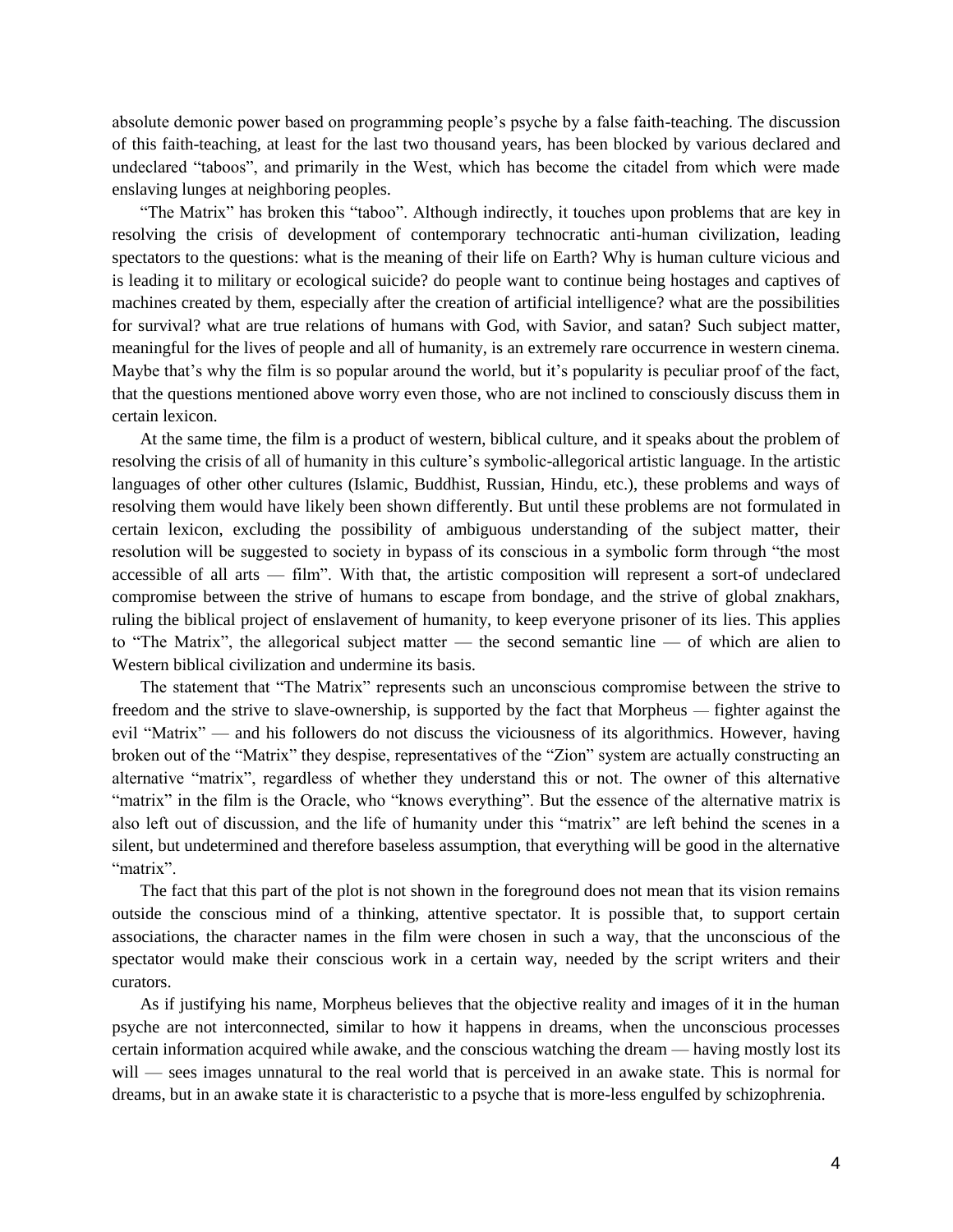After such a conclusion, any analysis of the film plot's windings may be perceived as a discussion of schizophrenic and narcotic delusions of the script authors and producers-directors of the film; and the popularity of the thriller may be explained as the psychological illness of all who watched it with interest and pleasure. And even though the society of the global civilization really is morally-psychologically not quite healthy, and for some "The Matrix" — really is a screening of their schizophrenic or narcotic visions or nightmares, nevertheless in the name of continued freeing and healing of social psyche it is necessary to show the connections of the images of "The Matrix" with the objective reality *as they really are*, and therefore — to uncover the allegorical worldview component of the thriller that makes it so popular.

Two socially useful worldview affirmations may be drawn from the film. They are conveyed in an open form to the average spectator-commoner — in the general case a careless consumer of various pleasures, "bread and circuses", — first and foremost, the American spectator-consumer:

- $\bullet$  you are not mammals i.e. you are not people, you are not human you are a virus, "people are a disease, the cancer of this planet, and we (machines with intellect — in the context of the film) are the cure";
- $\bullet$  "SYSTEM FAILURE" this text appears at the end of the film on a computer display.

If the former affirmation is more or less clear (the global biospherical-ecological crisis is more than obvious), then the latter requires some explanation.

As it is known to anyone who is at least a little familiar with computers, after a system has failed, in the best case the system needs to be restarted, in the worst case the operating system and applications need to be reinstalled from scratch. In other words, the text on the computer display at the end of the film is transparently implying, that the former system of global control of humanity, under the guidance of which a human-like virus-commoner is accustomed to **carelessly and insatiably consuming life**, *after its collapse, will leave (in the near perspective) each person one-on-one with the global problems of humanity and the planet*. And these problems have a systemic nature, not a local-personal one.

These two affirmations, stated directly, together represent a hint to the virus-commoner: it's high time to start thinking about resolving problems created by his parasitism on other members of society and the biosphere of the planet.

Such thoughts may be lead in two mutually-exclusive directions:

- on what, how, and under the guard of what new "Matrix" to continue parasitizing?
- how to stop parasitizing and build an alternative system of relations between everyone and eachother, and Mother-Earth, first and foremost, as a basis for a following, *universal* development of each human being and humanity as a whole?

Essentially in these implications, about the necessity to answer one of the two questions, is everything positive and good that is stated directly in the film. Which one of the two questions to answer — that is one's personal choice. Is there sense in searching for answers to these questions, or better to continue carelessly consuming life, and let everyone else search for answers? — this question is also answered by each person himself.

All other positive and good in the film is expressed allegorically and, therefore, many questions need to be answered. But before all else, it is necessary to answer the following question:

Is there something objectively existing in Nature, which is named "Matrix", that is symbolically represented by the machine system, which in the film is a prosthesis of the Biosphere for humanity and the factory of sleepy dreams about ostensibly "real life" of everybody? Or the authors of the film, in light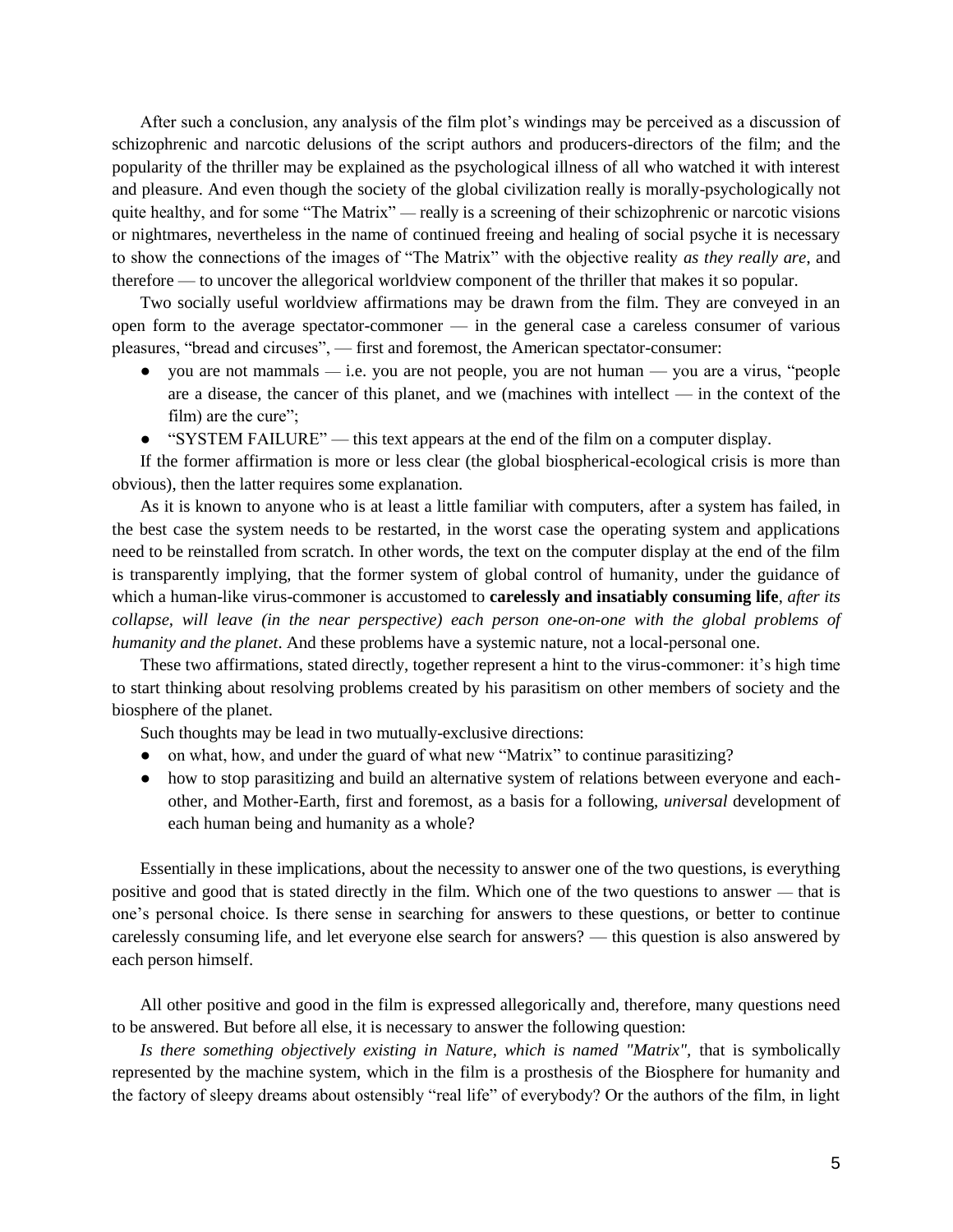of their schizophrenic worldview, see the world in a painfully perverted way, and the "Matrix" is not an allegory to something real, but the authors' delirium?

The question of "*What is reality?*" is asked in the film, but the declared answer to it, stemming from individualism cultivated by the biblical culture, is given in the sense of "solipsism"<sup>2</sup>: *only what you perceive is real.* Lifting the statement "real is what you perceive" to the rank of a general law of life — is cultivation of one's own schizophrenia, a campaign to substitute with a psycho's thoughts *the real life that is outside the limits of his perception*.

A representative of the species "Homo Sapiens" perceives only a part of the Objective reality. However, to the questions: *how is the Objective reality organized? how do the portion perceived by a subject at every point in time, and the Objective reality as a whole, interact?* — each spectator is given the opportunity to answer by himself, so as to not fall into schizophrenia or not to lock up inside the world of one's own mind. At the same time, the capability of the viewer to not notice these questions, and other questions arising from them is, in a way, already an answer to each one of these questions.

But without answering them, it is impossible to answer the two mutually-exclusive questions which are transparently implied in the film:

- either how human-like viruses-consumers can continue to parasitize without the support of some "matrix", which has collapsed?
- or how to stop parasitising and start living humanely?

Now we return to the fact, that the machine system, fabricating dreams of life of humanity, who supports the machine system energetically (to be a "battery" for the system  $-$  is the main purpose of humanity in the film), has been named "The Matrix". In our times, this word is commonly known as a mathematical term, defined as a two-dimensional table, in the cells of which (at the intersection of every row and column) exist some mathematical objects, *including new matrices*. The latter defines a matrix in a general sense as a mathematical object, conceptually tied to the multidimensional space of formal parameters. Also, matrices are a means to to give structural organization to sets<sup>3</sup> (of some objects) and establish interrelations between different sets (this has become especially applied in database programming). And in this quality, matrices have the properties of *metrological standards*, with which elements of structurally ordered sets are correlated.

But all of the above is an understanding of the word "matrix" in a narrow professional sense. The general meaning of the word is much wider. The Merriam-Webster dictionary gives the primary definition of "matrix" as "*something within or from which something else originates, develops, or takes form*". And all the meanings of this word, accepted in various domains, are in one or another way tied to this notion — that a matrix *(in printing trades, in machining of materials, etc.) is an essence, giving the initial image to something which is created from it, and also giving orderedness to the matter which is modified based on the matrix*. That is, the word "matrix" incorporates into itself all meanings about the creation of some image, *in accordance with the Predetermination*, on the matter of some information carrier.

<sup>&</sup>lt;sup>2</sup> Solipsism (Lat. *solus* - singular, and *ipse* — oneself): a theory, according to which exists only the human and his consciousness, and the objective world, including other people, exist only in the conscious perception of an individual. ("Philosophical dictionary", Politizdat, 1981.).

 $3$  "Set theory" is a branch of mathematics where a "set" (a collection of objects) is a fundamental notion.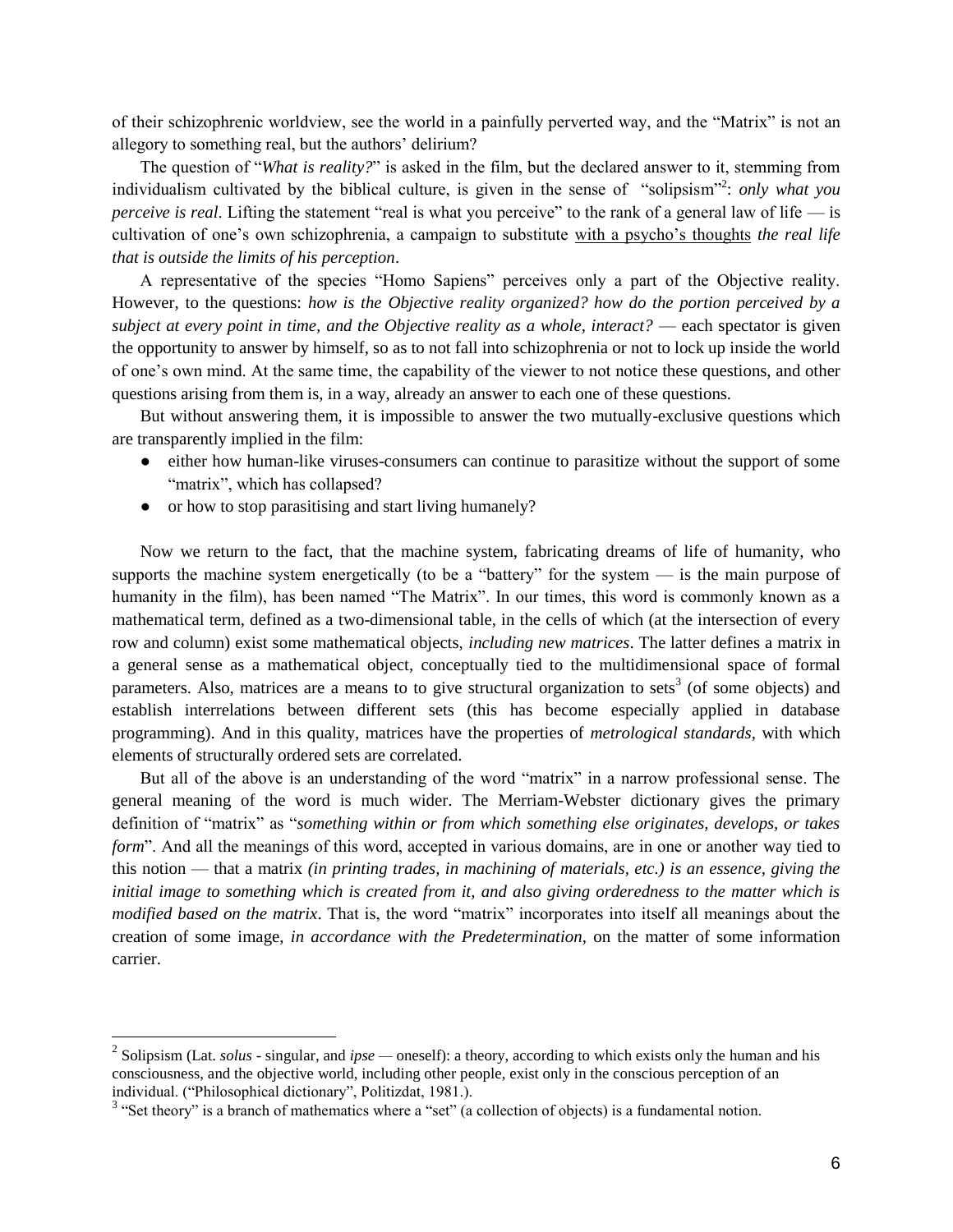### 3. Mathematics and God's Providence

Accordingly with the definition of the word "matrix" given above, the machine system fabricating dreams about the life of humanity is named correctly. But this leads to the question: is the machine system *the* Matrix, or it belongs to another matrix which predetermines its existence and operation?

To avoid limiting the generality of reasoning, it is better to assume that the machine system, localized on planet Earth, may only exist and operate only, if it has a place or "cell" in a superior, enclosing matrix, within a certain arrangement of mutually-nested matrices. The superior matrix, in turn, occupies a cell in a more superior, higher level matrix. This way, in the process of considering the successively widening subordination of mutually-nested matrices, which predetermine the existence of nested matrices and processes created by them (including the existence of universes), we come to two questions, an affirmative answer to one of which is a negative answer to the other:

- does there exist a limit of this successive widening of matrices? that is, does there exist a certain all-enclosing matrix, predetermining the existence of all matrices nested in it and the possibilities of filling them with some matter and information?
- or this limit does not exist, and the order of matrices, enclosing nested limited matrices, may continue to be built, creating more and more new possibilities of existence of various worlds?

Humanity has come to these questions multiple times, and over the course of history various worldview systems (schools) answered these questions in mutually-exclusive ways. But in all the diversity of developed and detailed worldview systems, they all may be correlated with one of two classes of answers:

- There exists a limit of the escalation of these matrices, and the process of escalation of this order of mutual enclosure of matrices, leads to equating the limit of the sequence<sup>4</sup> with a certain *allenclosing matrix*, named from the ancient times as... *God's Predetermination of the Life of the Universe*.
- There objectively exists only a certain basic element of life, a sort-of building block of the universe, "a fundamental element", with "addition", "multiplication", "subtraction", and other operations applied to it. Application of these operations on the element leads to an order of mutual inter-links of individual matrices of life, which can be limitlessly escalated, not converging to any certain all-enclosing matrix.

Both views accept infinitely widening orders of enclosure of individual matrices of life, but express qualitatively different understanding of this infinity: in the first case, it is an initially predetermined from Above "infinity", and in the second case it is "infinity" built by trial and error of escalation and transformation of individual matrices, representing "finished elements" in this infinite "construction". At first sight, both mutually-exclusive views are equally grounded, and to judge about the truthfulness or falseness of either one of them does not seem possible.

But giving it some thought, the first view is correct: there exists some all-enclosing predetermination, as a result of which the process of escalation of the order of mutually enclosing individual matrices of life, and their filling with matter and information, fails, if there is an attempt to create *something, that has no place in the all-enclosing matrix — God's Predetermination*.

 $4$  Like integrals with infinite integration boundaries may converge to finite quantities.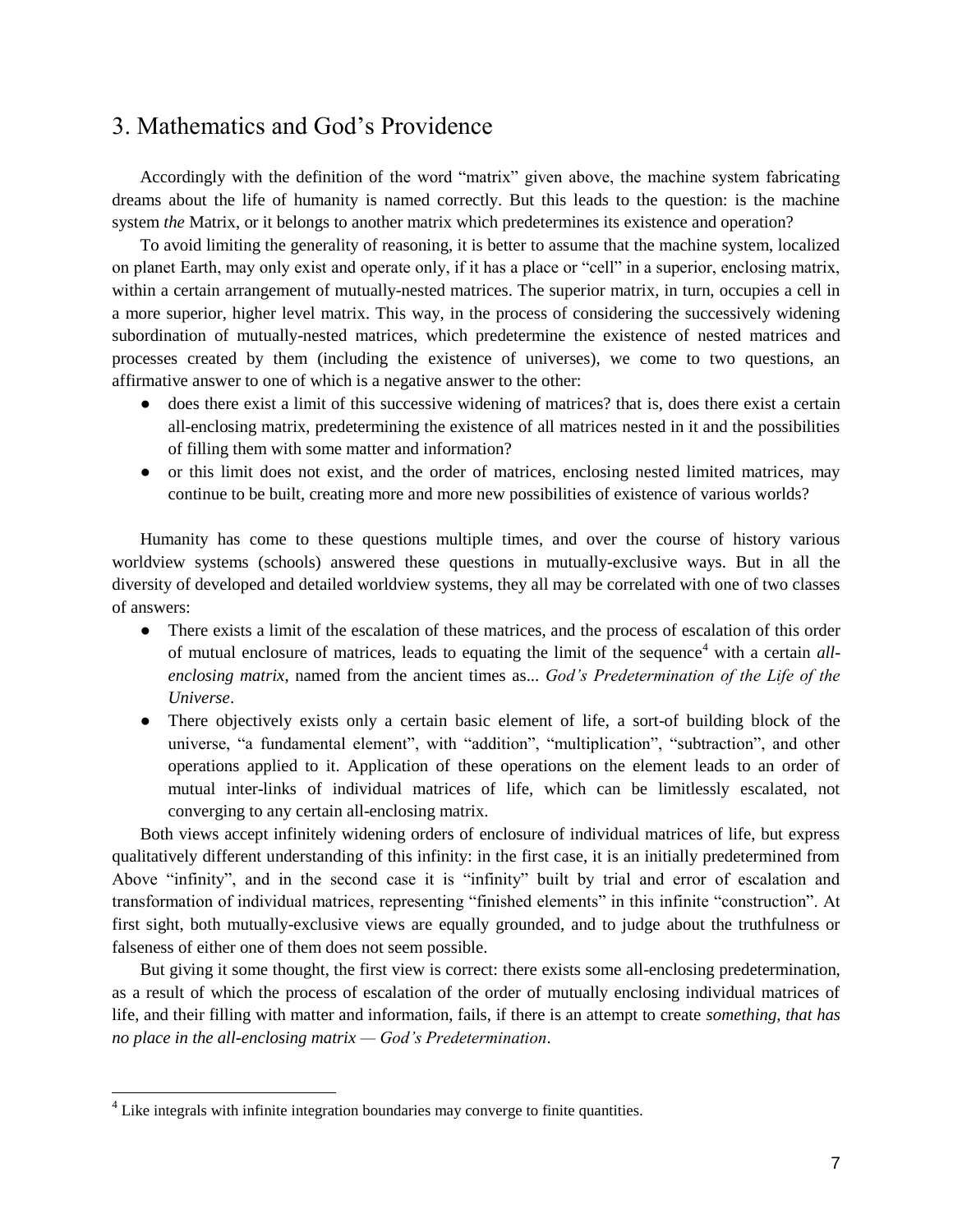In the worst case, the laws of physics and chemistry, which manifest the highest of currently constructed predeterminations, could be changed with the spawning of any new matrixsuperstructure, enclosing the matrices preceding it in the order of their mutual enclosure, and completing (temporarily) this order, which corresponds to the "second law of dialectics", according to which quantitative changes lead to qualitative changes<sup>5</sup>.

Besides that, accepting the second view creates the necessity for *having, besides some fundamental "matrix" ("building block"), the means allowing to escalate this the order of mutual enclosure*. This is one and the same God's Predetermination of Life, but smuggled into reasoning either due to thoughtlessness, or to avoid calling things their proper names.

But the two mutually-exclusive assumptions express different worldviews, which are also mutuallyexclusive. The first is God-centric, coming from the fact that the Universe as a whole, and the planet Earth in particular, are God's creation, a result of the Predetermination of the Creator and Almighty, and the life of a person with such a worldview lies within the course of God's Providence.

For a human, living within the course of Providence, it is natural to realize that the Universe is united and whole, and everything in it (including relationships between people) is causally-determined and *multi-optional (generally)* within the aims of Providence. And any person builds their life in the course of God's Predetermination either in harmony with Providence, or opposing It with their actions. In the first case, God for the human is the super-Universal reality, the Hierarchically Highest All-enclosing control, with Which the human constantly strives to maintain certain ethics of personal relations based on his actual morality. In the second case, goes the process of constant (more often than not — unconscious) resistance by the individual to God's Providence, in which manifests a certain morally-based worldview of the individual.

In the first world-understanding, measure (Russian "mera") and matrix are different words for the same objective phenomenon. And if one understands God's Predetermination of Life as a multidimensional matrix of possible states of all matter in the Universe, then some portion of the matrix — God's Predetermination — is accessible to the human sense of measure (sense of proportion). Accordingly, any attentive and good-willed human, who is given from Above the ability to distinguish (discriminate) cause-effect chains of his own life and the circumstances around him, perceives the manifestation of God's Providence as Hierarchically Highest All-enclosing control, and is thus able to and strives to act in harmony with God, within the course of His Providence based on the individual's own sense of measure.

The second worldview may be called "I-centric", or ego-centric. In its essence, it is either completely atheistic, lifting human to the level of God or conqueror of Nature, or arrives at pantheism, equalizing the Universe with God, and accepting that not everything in Nature can be controlled by humanity. But in either case this worldview insists that the Universe, the Earth and its biosphere and humanity have somehow "self-created" (but even then the unconscious of adherents of this worldview generates the

 $\overline{a}$ 

 $<sup>5</sup>$  The formulation of the second law of dialectics about the passage of quantitative changes into qualitative changes</sup> is superficial and ambiguous. In reality:

 $5$  There exists an interdependence of quality with order and quantity, and accordingly — quantitative and order changes lead to qualitative changes, and qualitative changes manifest in changes of order and quantity.

<sup>&</sup>lt;sup>5</sup> It is useful to note, that in comments to the traditional formulation of the second law of dialectics, the notion of "measure" is often mentioned, but nothing is said about the order, even though the same quantity may be ordered differently, leading to a different qualitative state, as the case is with isomers in chemistry.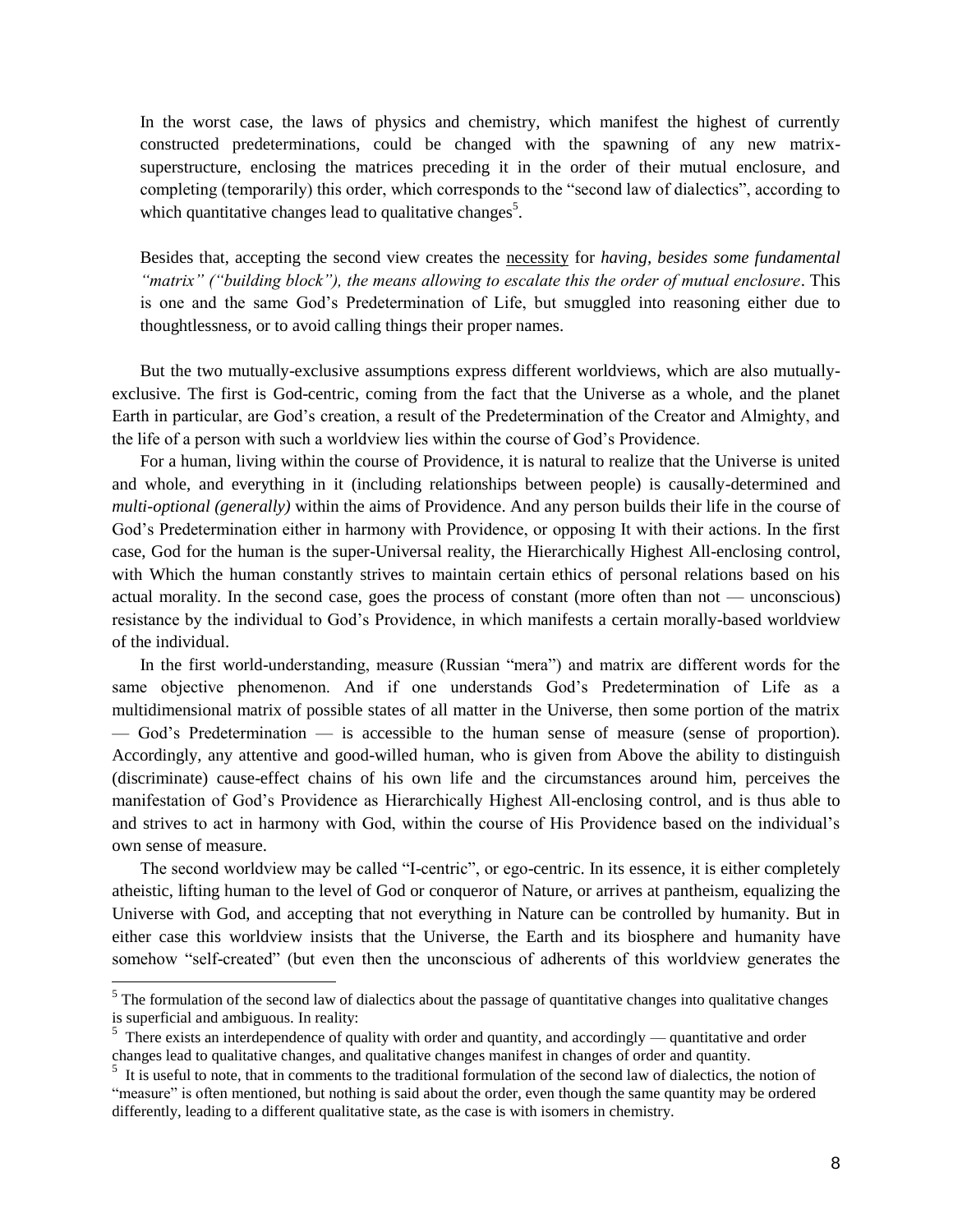question: "from what?") either as a result of an explosion (again a question: "of what?") or as a result of lengthy evolution (again: "of what?").

Such a worldview also has the property of perceiving the objective reality as a collection of unconnected accidental facts or coincidences, processes and phenomena, the *constantly changing multitude of combinations of which* determines for them the evolutionary development of the universe, happening "by itself" in accordance with the discovered and still undiscovered laws of nature. This is a result of the fact, that the *invisible for the atheist* cause-effect chains between different (from the atheist's point of view) phenomena, in which directly manifests the Hierarchically Highest all-enclosing control of the Almighty, are considered as objectively "non-existent": everything that the individual cannot perceive directly is by many considered as objectively non-existent.

Such a worldview places at the center of the universe (be it unconsciously) either the person and his limited capabilities, or the laws of nature, having discovered which the person begins to see himself as the "crown" of nature. But "I-centrism" stays "I-centrism" independent of the breadth of his horizons: "If I have seen further it is by standing on the shoulders of giants", said Isaac Newton.

And due to lack of understanding of their own atheism, adherents of "I-centrist" worldview perceive *the strive to comprehend the one God and His Providence for his creation* as opposing the strive to cognize the laws of nature.

#### 4. Matrix control

In orders (arrangements) of mutually nested matrices of Objective reality, specific matrices could be identified and distinguished, each of which may predetermine the flow of characteristically different processes: physical, biological, social. Matrices determining the flow of exclusively social processes, are of particular interest for the fate of the society, since alteration of such matrices is direct or indirect alteration of fate of peoples, civilizations and humanity as a whole.

In both worldviews described earlier, a "matrix" plays the role of a program of a multi-optional algorithm, within the course of which humanity develops its culture<sup>6</sup>. Under the influence of culture, in which grows a person possessing some genetic potential of development, conscious habits and *unconscious behaviour automatisms* are produced, as well as a person's opinions on phenomena in his internal and external world. Unconscious automatisms of mental activity are a dominant of internal and externally observable behaviour of a person in the objective reality, and are due to limited capabilities of the human concious: to simultaneously hold no more than 7-9 objects or processes, and digest information at a rate not higher than 15-16 bits per second<sup>7</sup> in a normal state of wakefulness.

Sometimes (like in a number of works by L.N. Gumilev on ethnogenesis) these unconscious automatisms are called "stereotypes". Their essence could be consciously identified and classified as "good" or "evil" in certain life circumstances. Uncertainty of behaviour stereotypes and undetermined relation to various phenomena of the Objective reality, as well as unwillingness to determine their ethical essence "good — evil" in relation to God's Providence, is one of the main signs of the fact, that the life of

 $6$  Culture in current context is understood as all information, not passed from generation to generation genetically in a ready-to-use form.

<sup>&</sup>lt;sup>7</sup> While projecting film with a speed less than 15 frames per second, the conscious perceives the imagery as a sequence of frames; while projecting film at a rate of 16 frames or more, all frames are no longer distinguished and the conscious perceives them as a continuous movie.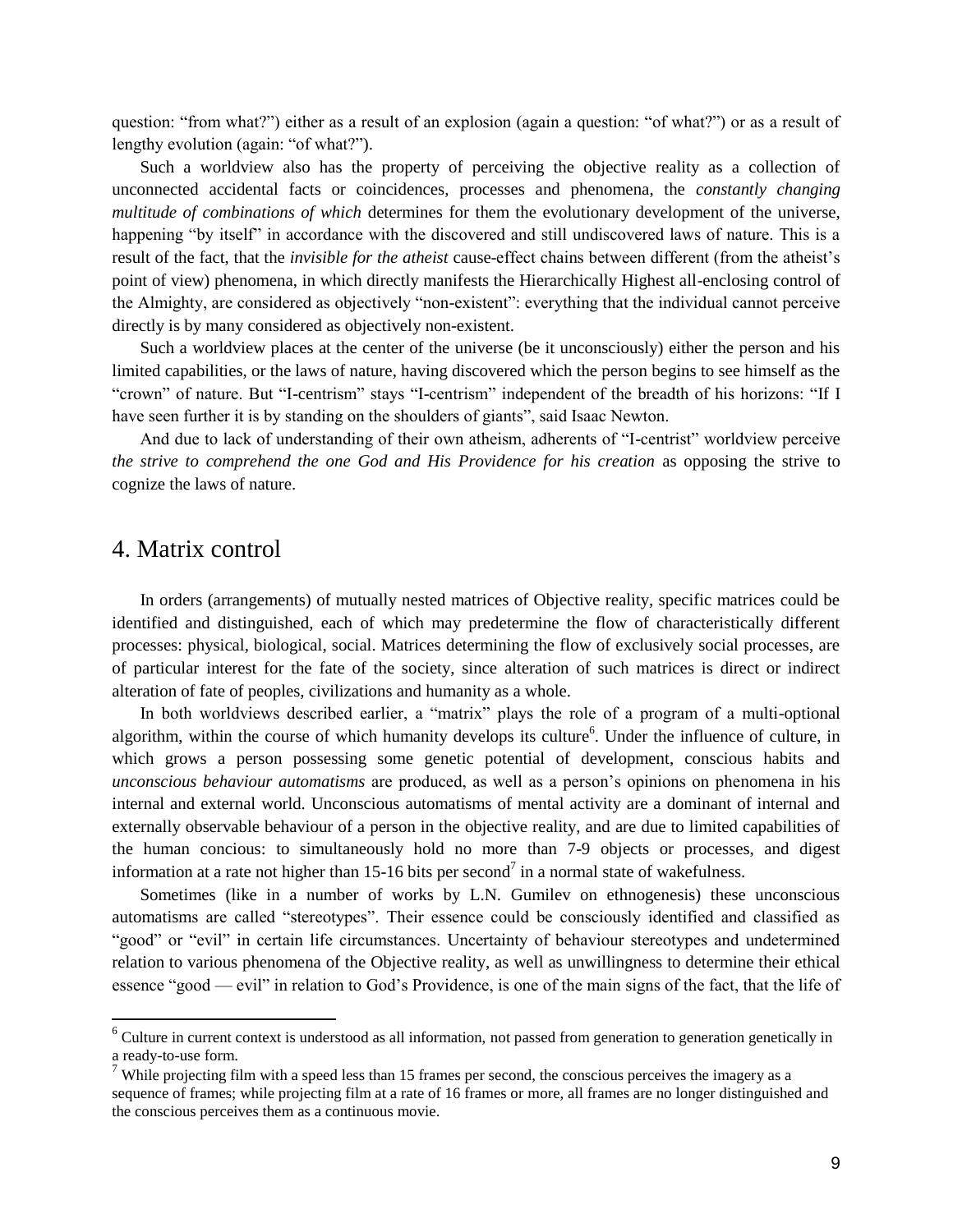humanity flows in a course of some anti-human matrix. This matrix forms a certain type of culture, the anti-human essence of which is protected by its owners from being identified with various direct and indirect taboos on perception of it. Such stereotypes create internally conflicting algorithms of mental activity of individuals and the society as a whole, which manifests in various mental and psychosomatic illnesses, high accident rates, traumas, and other troubles, intrinsic to the lifestyle of the current civilization.

That is why it is not only possible, but vitally necessary to discuss the advantages and disadvantages of any particular matrix, and the culture created by  $it^8$ . The exit from one matrix inevitably means transfer to another matrix with a different type of culture.

Accordingly, there exists a type of power, not seen by traditional politology and, therefore, laying outside of its understanding, which is nevertheless inseparably connected to processes, which take place in the *world (reality) of matrices-predeterminations*. Firstly, it is a subordination of the society to some matrix or some group of matrices. Secondly, it is a power over the society of those, who are capable of destruction, transformation and creation of previously non-manifested particular matrices, that predetermine the life of societies within the All-enclosing Matrix — God's Predetermination.

If the content of such a matrix is described, this description becomes a *conception of life of the society* — a certain ideal and a set of means, by which this ideal could be brought into life. Accordingly, power based on control of matrix processes has been called *the conceptual power* by us for many years.

It should be understood that a conception of life of the society is not an ideology. Ideology is not always an expression of a conception, but is one of the means of implementing a conception into life. In the human history, all of the most sophisticated slavery systems were covered by ideologies of freeing people from oppression and exploitation. But slavery was still the essence of those conceptions which, while being covered by ideological systems of freedom, have remained the same for many centuries and also managed to changed several ideological shells. A conception of life of a society is not its acting legislation or legislative projects. Any legislation is only the border- or frontlines, at which one conception protects itself from implementation in the same society of another one, incompatible with the first.

But if someone has assumed, that the Internal Predictor of USSR has secretly decided to tie the notion of "conceptual power" with what the movie "The Matrix" has revealed to its participants, then they should look-up the works of IP USSR "Dead Water" (in all editions from 1991 to present), to the unfinished work "Towards the Kingdom of God on Earth" and should read, what is stated there directly and unambiguously about matrices-predeterminations and about the conceptual power; stated not in a figurative form of fictional film, which every person will understand in their own way.

According to the storyline of the film, if the heroes have really escaped from under the power of the ―Matrix‖-machine into freedom, unlimited by anything or anyone, then their boundlessly free imagination

 $\overline{a}$ 

 $8$  L.N. Gumilev has lifted moral-ethical responsibility from people for the "ethnogenesis stereotypes" identified by him, by classing them as laws of nature: "... here we see phenomenon determined by nature, for which a person does not hold any moral responsibility, even if this phenomenon brings about destruction to the beautiful virgin nature and magnificent foreign culture. It is sad, of course, but what can we do?" (L.N. Gumilev, "Ethnogenesis and the Biosphere of Earth", third edition, stereotypical, Leningrad, "Hydromet-izdat", 1990, page 462).

<sup>&</sup>lt;sup>8</sup>But such view is unworthy of a human... In this statement he was mistaken and unjust.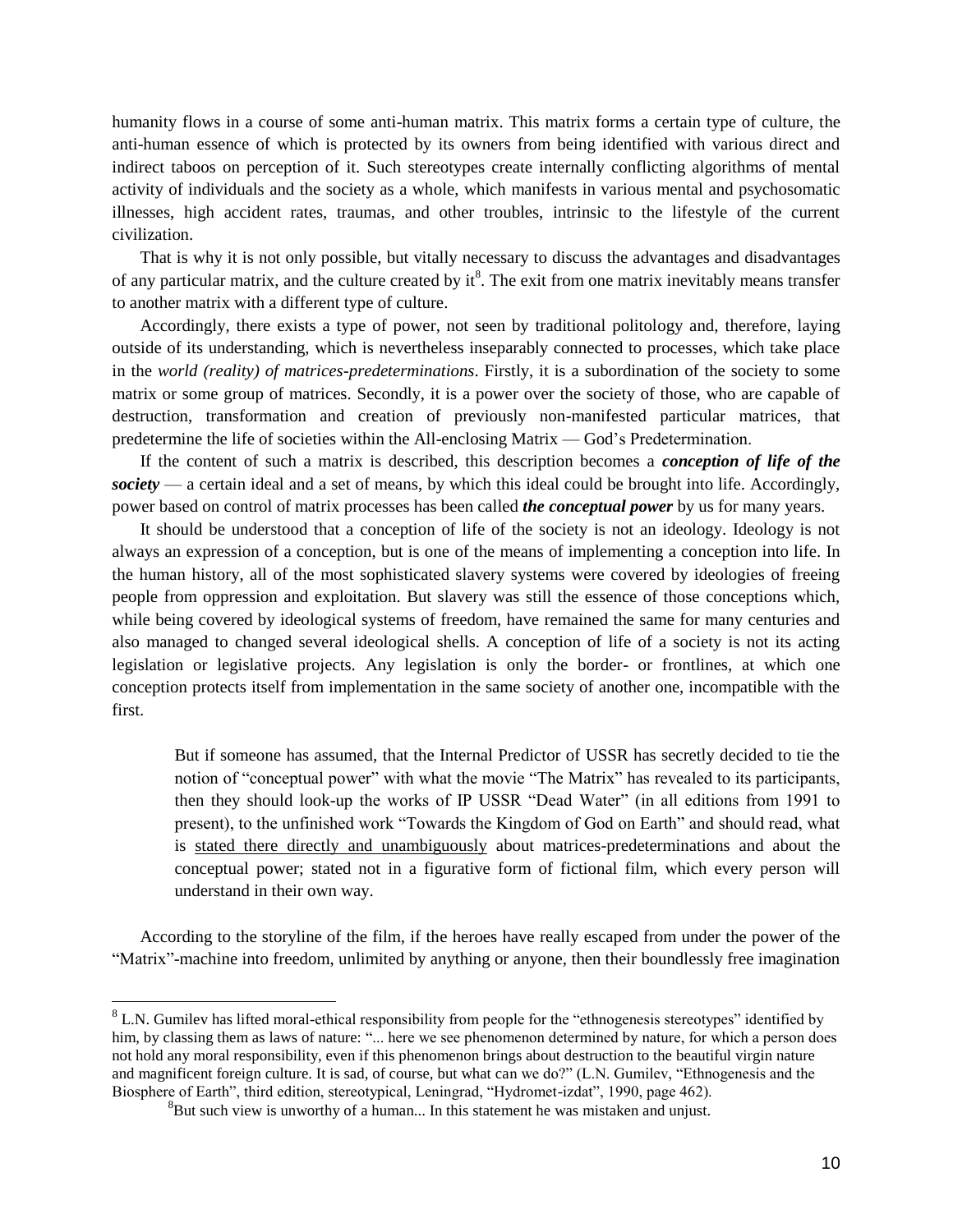should allow every one of them (especially all of them collectively) to create a new maximally enclosing matrix of higher order, from which they could without any theatrical effects "nullify" or transform the matrix, in which exists the machine system, named the "Matrix", from the control of which they supposedly escaped into the "real world".

Entering the world created by any nested matrix from an enclosing matrix of higher order, it is enough to declare<sup>9</sup> all enemies non-existent, powerless, or transformed in some other way; to declare oneself invisible and almighty (initially immortal and invulnerable in the world, the matter of which fills the cells of the nested matrix). After that, all the theatrical effects of shooting, fighting, disappearances via telephone lines, and tragic impossibility of escaping the pursuer would be unnecessary by, instead, dispersing into thin air; or leaving them, along with their "Matrix" dreams, by disappearing through a mobile line connection. All these special effects for the general public become completely unnecessary, *when actually entering a process, if not from an enclosing matrix*, then at least from an alternative matrix of the same order; such things could be hardly considered entertainment with the aim of gaining some pleasure.

Such control processes, based on the interaction of nested matrices of life from the enclosing matrix, were clearly demonstrated to Anderson-Neo by so-called "agents". When Neo, arrested, was demanding his rights and asking for the phone, the "agents" declared him mute and, under the influence of this highlevel programming language operator, which called the execution of many low-level commands, Neo's mouth was quickly tightened. But the "agents", in the world created by their matrix, also do not appear boundlessly free. If they were, then they would not need to convince Anderson-Neo to cooperate with them: they would simply reprogram his psyche in such a way, that he would become a "citizen" entirely loyal to the system, or would plug all "holes" in their matrix and would hack "Zion" servers themselves without Neo's help. Creators of the film do have some understanding (most likely unconscious) about these kinds of possibilities of matrix transformations of reality, since by using exactly them, the "agents" tried to catch the "Nebuchadnezzar's" crew, having transformed a normal building fabricated by the "Matrix" into a "stone bag" with no doors or windows. But this episode is only one significant moment, pointing to the objective existence of the All-enclosing matrix of Highest Predetermination, which nobody can break.

When considering all these matrixial (in the most general sense of this word) interrelations and operations, we have also mentioned **matter**, which fills any **matrix**, and **information**, which gives the matter, filling matrices, certain images. In other words, the World, in the worldview of the Kingdom of God on Earth, appears as the tri-*unity*: "matrix — matter — information".

In relation to the pair **"matter — information"**, the **matrix** — is God's Predetermination of life, i.e. the *measure* of development. The sixth sense of every person, regardless of whether they are "normal" or an "extrasense", is the sense of measure — direct sense of God's Predetermination (the level of development of this sense in different people and how attentive they are to it is a different question).

In relation to matter, matrix is really *the matrix of possible states of matter and possible transitions from one state to another through certain transformations.*

"There is no thing without an image", says a Russian proverb. It could be expanded: **there is no matter without an image, given by a certain matrix**. An image *is* information.

 $9^9$  In the sense of the operator of many programming languages "DECLARE", describing properties of objects, which are processed by the program's algorithm.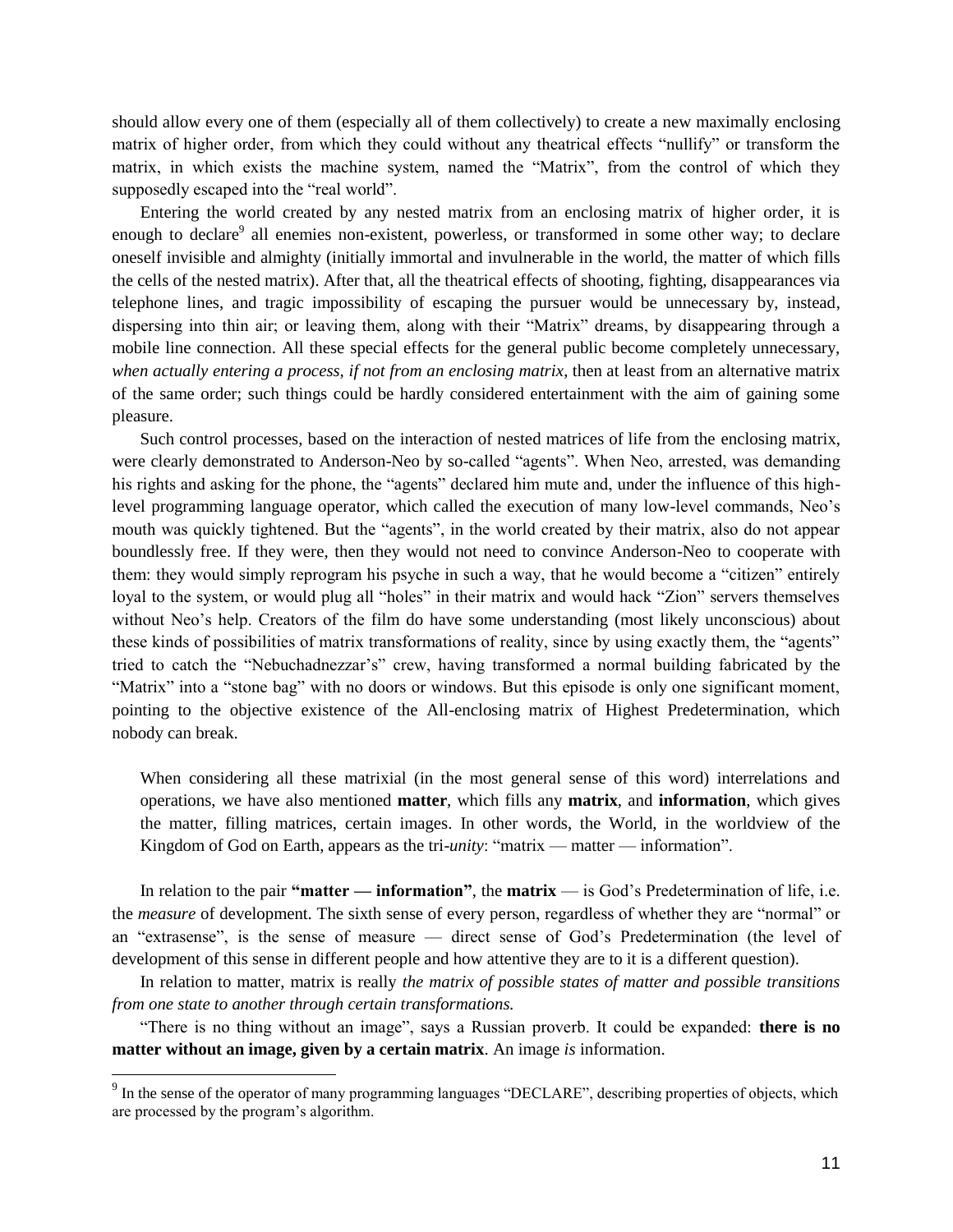In relation to information, matrix is a measure of file  $-$  a system of encoding of information. As commonly known, information outwidth of encoding systems does not exist.

However, in this set of maximally general categories *"matrix (Predetermination, measure of life) matter — information*" there is no place for neither space, nor time. Why, while describing the world in terms of the tri-unity "matter  $-$  information  $-$  measure" it is possible to omit these, seemingly inevitable, notions? — For the sole reason that:

*Measure* of spaces and co-*measure*-ment of times is only one of the parts of the matrixpredetermination. Accordingly, space and time (so-called "space-time continuum" in the theory of relativity) are secondary in relation to matrix and do not exist without matter and information, which fill the matrix; in life, space and time of microcosm and macrocosm worlds are secondary consequences of the matrix-predetermination of life.

#### 5. About matrices and egregores

Obviously, subjectively real is that, what one consciously perceives. But objectively real is also that, what is outside the limits of one's perception. The change in configuration parameters of sense organs, configuration parameters of the biofield system of the organism, changes the conscious perception of the Objective reality, as a result of which the conscious subjective reality perceives (perhaps constantly) that, which it did not earlier. The well-known Russian expression "got drunk till he saw the devil" speaks about exactly this: the subjective reality of a drunk becomes populated with that, which was outside it before.

In the film, the awakening of the protagonist in the supposed "real world" from a dream, generated by the "Matrix", is the shift of consciousness from one fragment ("cell") of an enclosing matrix into another fragment. The process of shifting of the conscious from one reality to another is shown as a nightmare.

The protagonist hatches from some "egg", entwined with connecting feelers penetrating his body, of which there are especially many in the area of the spine; he looks around and sees a horrifying sight: some skyscraper machines, standing in rows, are covered with the same "eggs", like the one he hatched from, with other people in them. Some monster, apparently belonging to the "immune system: of the "Matrix", having detected a disturbance in the functioning of Anderson-Neo's "egg" and having identified him as a "production defect", removes the feelers from the one who used to be Anderson, and flushes him down the sewer, where he loses consciousness. Another system retrieves him from the sewer, and revives him. After that, in the new reality he receives medical treatment in areas of penetration of the feelers.

If one is touched by this, everything is very touching. If one avoids being touched by it, then arises the question: with what can be correlated the shift of consciousness of the hero from the machine dreamworld into the world of a different reality, in which one supposedly reaches almost unlimited freedom from any matrices?

The subjective reality for the *conscious of most* is that, which may be called the material world. The world of various natural fields (also called "force fields") is inaccessible to the conscious perception of most. Nevertheless, it objectively exists, its existence is recorded by means of contemporary scientific instruments, and it has always been directly accessible to the perception of a minority of people. In the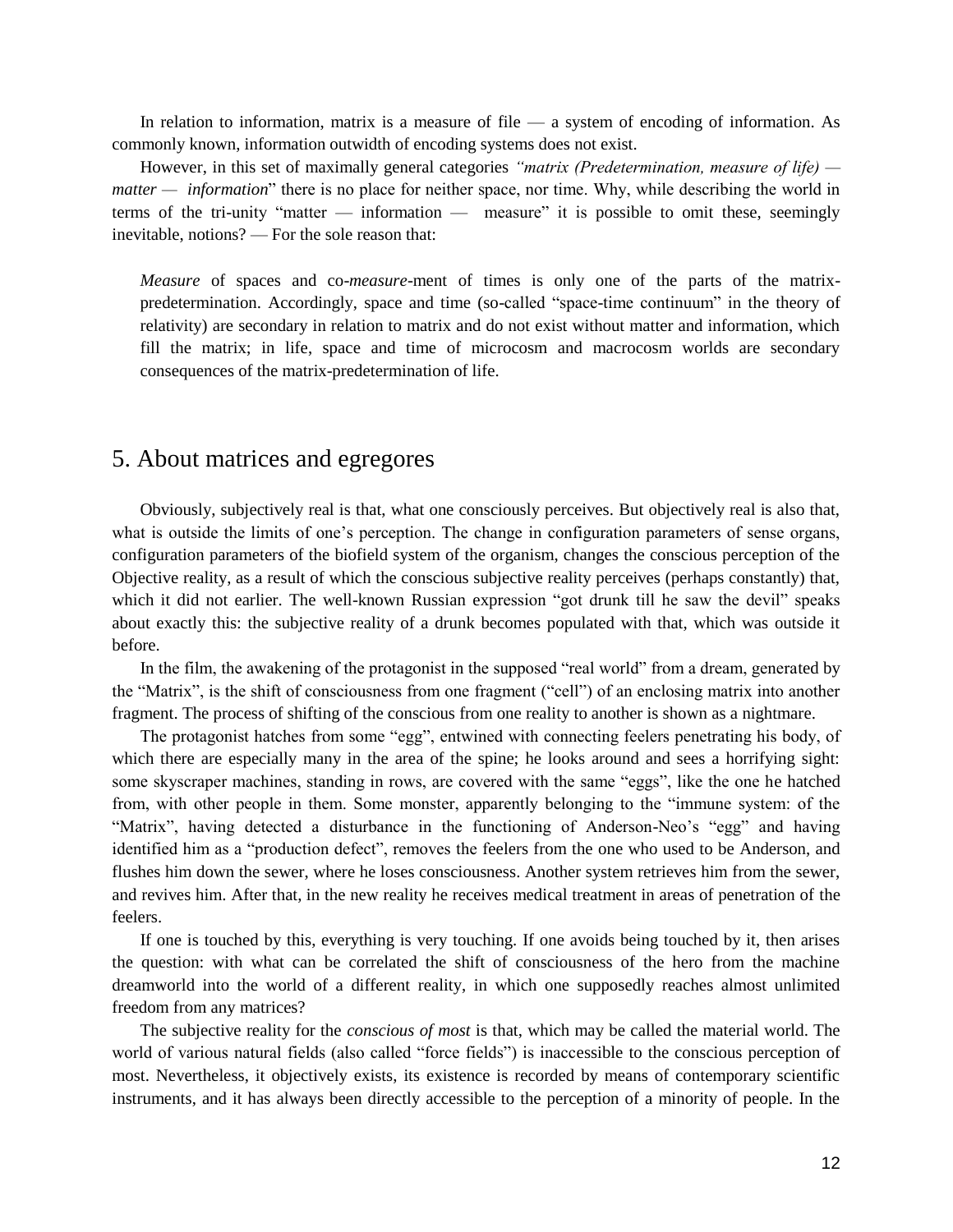past these people have been called "ghost viewers", nowadays— "extrasenses". Some from this minority consciously perceive the field (or "spirit") reality visually, as layered on top of the material world, like on one sheet of photo paper one can print several images. There are also those, who perceive the field and material realities as two different worlds.

When describing the interrelations of subjects with the field reality in words, some extrasenses speak about various "connections" to the person, "tentacles and feelers", which connect and enter the body through the glowing "eggshell" — the boundary of one's aura. The "connectors" have a beginning and end, and, accordingly, all those "connected" in their integrity create a system, a functionally specific element of which is each one of them.

Such a system in esoteric sciences, occultism, in the "extrasense" slang is called "egregore". Since the film does not show, where the ends of the material connecting "feelers-hoses" go, then this system is shown not as a field structure, but as the machine "Matrix" itself, belonging to the material world. As it is said in the film, all of humanity is a source of energy for the Matrix  $-$  i.e. people are batteries. With respect to egregores, the position of most is analogous: to feed them with their own energy, needed for the realization of aims of the owners and managers of egregores. Through "connections" each subject gives the egregores his energy, and through the very same "connections" the egregore and its managers influence all those "connected", consequent of which most of those "connected" are more or less not in control of themselves.

That is, the entire sequence of horrifying images in the film — is not fantasy and is not schizophrenic delusions, but a visualization on the screen of a rather real egregore, which is now controlling the Western regional civilization.

The exit of any individual from under the power of an egregore he despises, as it is correctly shown in the "Matrix", begins from identifying the "connections" and subsequently removing them. The process of disconnection from an egregore may happen in two stages: at the first stage a third party tears the energetic-informational links between the subject and egregore; at the second stage, when the subject is artificially isolated from the egregore, he is provided information, the character of which excludes the possibility of return to the former egregore. At the same time, an informational commonality with the one providing the information is inevitably established. And if that information is common to a group of people, then automatically the connection to their egregore occurs. A subject, living in society of those like him, cannot avoid connecting to an egregore. But the relation of a subject with egregores, generated by culture, may be different:

- a person may be a captive of an egregore, in the sense that the person's behaviour is not determined by his own will, but is a continuation of the egregore algorithmics (this applies to egregorial leaders — those, whose will dominates the egregore, but only within the limits of existing egregorial algorithms and informational provisioning, outside the limits of which they cannot go);
- a person may be a manager of an egregore (a manager of an egregore is not tied by its egregorial algorithmics and information provisioning), in relation to which its other members may be captives;
- an egregore may be common to a group of people, none of whom is its captive, and *exactly this is the normal state of relations of one's personal psyche and an egregore*.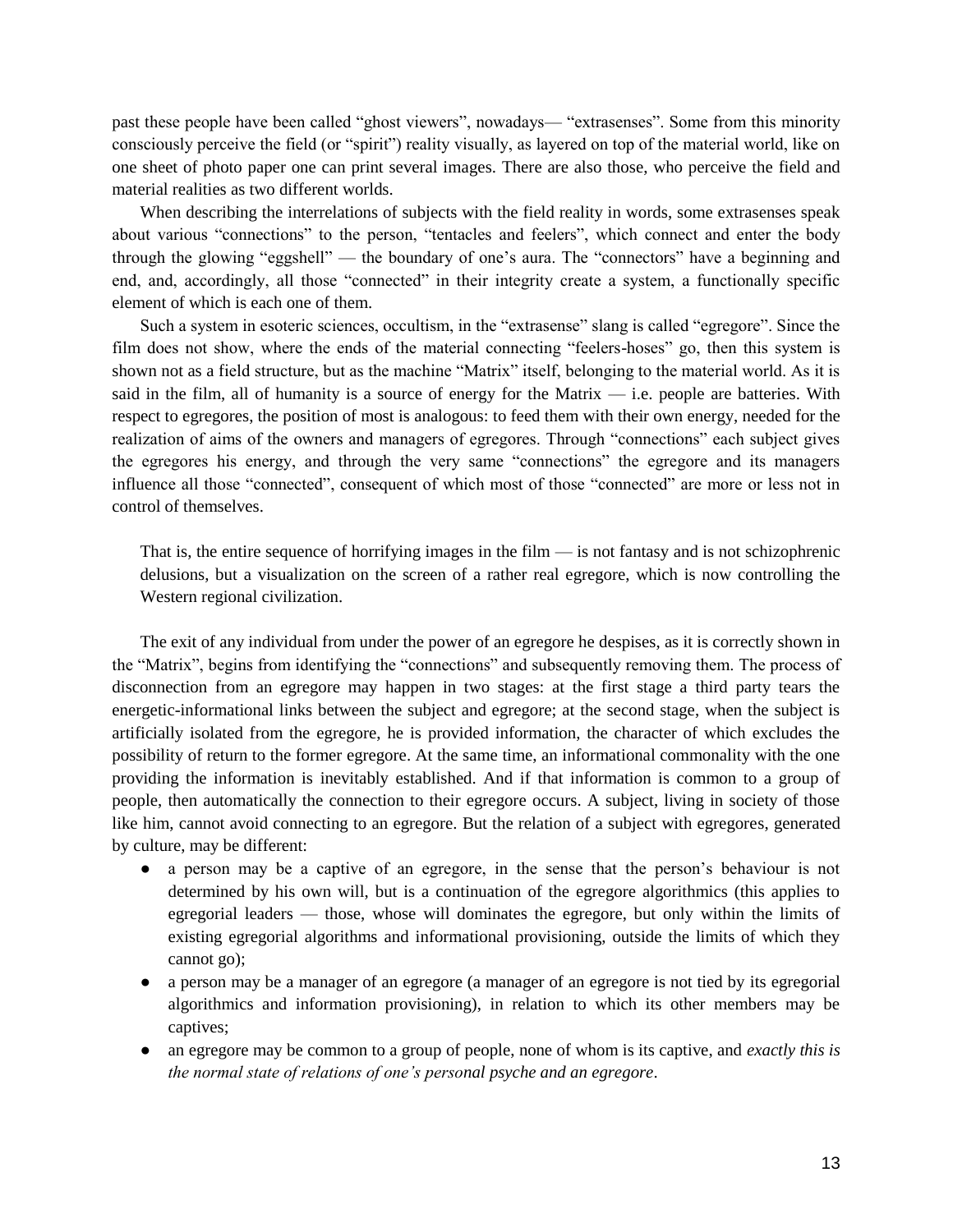In relation to the plot of the film, if all "connections" to an enslaving "Matrix" are removed, then the heroes of the film, free from the bad "Matrix", should be in miraculous harmony without any internal problems and conflicts in their collective. At this point of the film, however, the plot appears to fail.

Due to the fact that the imagination of script writers, producers, and actors lies within the prison of the matrix of the Biblical civilization, and the fact that the authors of the film during its creation turned out to be morally incapable of exiting its walls, they do not have the slightest idea about the nature of any alternative matrix-predetermination and the way of life under its conceptual power. For this reason, the heroes of the film, having been physically freed of the evil "Matrix", in the supposed "real world" behave exactly like characters living under the power of the "Matrix". It is useful to correlate with Russian literature, the authors of which worked on helping humanity to not formally, but actually free itself from the power of the biblical matrix: this is why characters in A.S. Pushkin's "Ruslan and Ludmila", the novel of N.G. Chernyshevsky "What to do?", many works of I.A. Efremov, first and foremost — "Bull's hour" and "Andromeda Nebula", behave completely different than do most characters in the works of crowd-―elitist‖ biblical culture. This is an indication that the imagination of many Russian artists was free from the oppression of the Bible in all times.

The script writers and their "extrasense" and occult consultants seem to have forgotten about the main *system of "connections"*, which essentially turns humanity, carrying the technical civilization, into a parasitic virus on Mother-Earth. This system of "connections" has been well known from ancient times, and even in the times of the stone age this connection was depicted rather artlessly, very clearly and understandably.



**What could this mean...?**

This is not a primitive analogue of contemporary obscene naturalistic drawings that can be seen on the walls of toilets and elevators. The drawing is an allegory (in modified images of the material world) to the reality, taking place in one of the nonmaterial worlds. Let's consider it for a moment.

The psyche of any individual is a multicomponent informational system. In particular, the psyche is an informational-metric system, since the psyche is first and foremost algorithmics. *Algorithmics is a succession of steps of information processing, which is impossible without different matrices intrinsic to the algorithmics — matrices, which represent various types of "traces" (or "scans") from the objective all-enclosing measure-matrix — the Highest Predetermination of Life*.

The psyche generates the person's behavior on the basis of that, which in computer terms is named ―dataware‖ (informational provisioning). The dataware of human behavior has several components, and includes:

• instincts of the biological species "Homo Sapiens";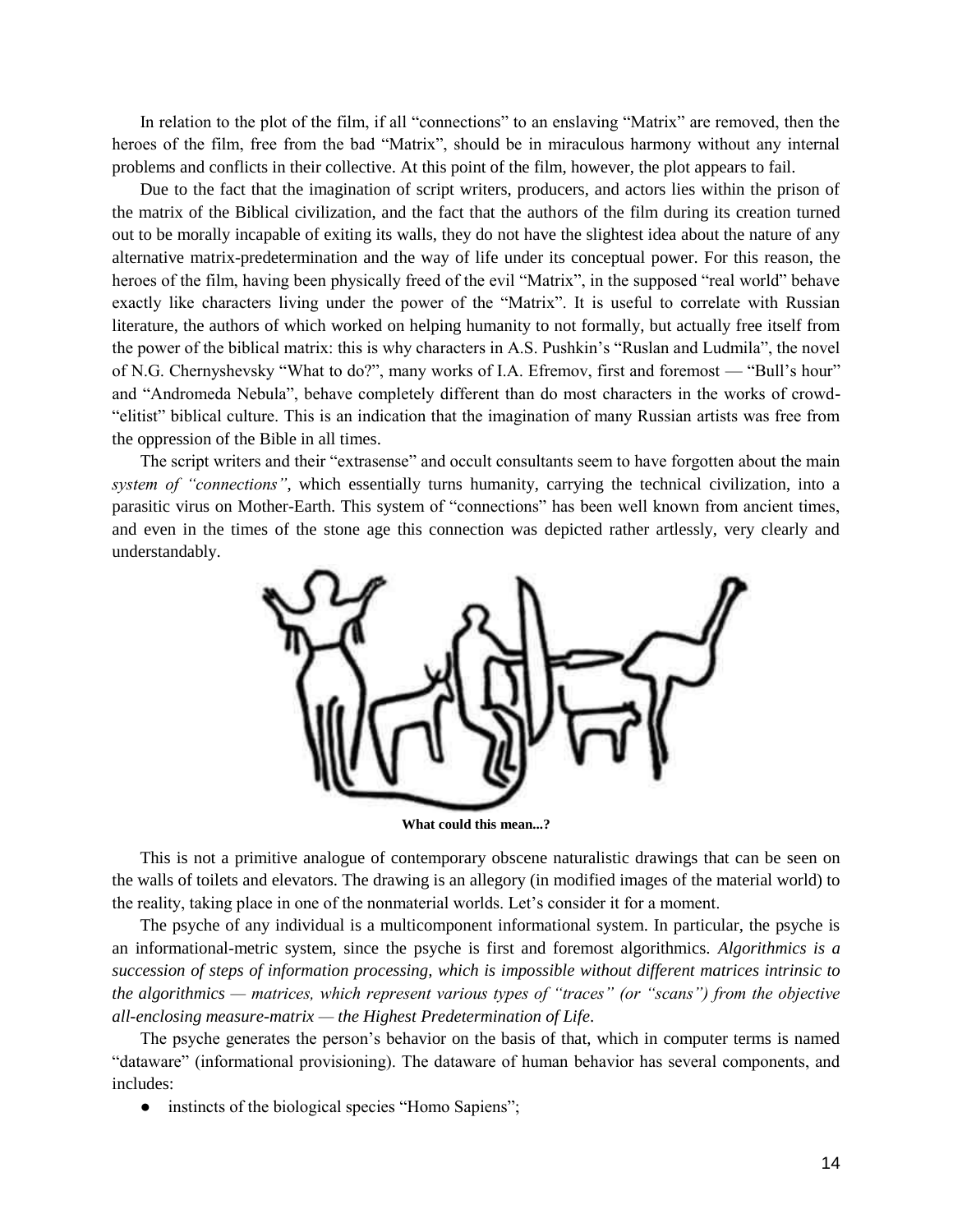- habits (skills) acquired from social culture in a ready-to-use state and executed for the most part (like instinctive programs) automatically in perturbing situations;
- products of the individual's own intellectual efforts;
- intuition, which includes several components:
	- results autonomously (from the surrounding environment) created by the work of unconscious levels of the individual's psyche;
	- $\circ$  spiritual (biofield) influence on the psyche by the collective psyche, which the individual partakes in within the spiritual world;
	- o external delusions and "possession" (i.e. "being possessed"), as a result of field-level influence on the individual of other subjects, both materialised and non-materialized spirits;
	- direct guidance from Above.

Behaviour dataware sourced from certain components named above, does not always coincide conflict-free with information provisioning sourced from the other named components. Depending on the individual's preference, he allows this or that algorithm to realize in his behaviour (both in the material and spiritual worlds), which determines the psyche type of the individual (regardless of whether or not the individual realizes what a psyche type is). As a result of ambiguity in deciding on a preference when a conflict between different components of dataware occurs, in society more or less clearly manifests a tendency to polarization:

- on one pole are those, who (for the most part unconsciously) strives to subordinate everything to the satisfaction of their instinctive needs;
- on the other pole are those, who more or less consciously strive to bring everything into harmony with God's Providence and live within the course of God's guidance.

The first are carriers of animal type of psyche structure, and are in essence talking human-like monkeys, trained by the cultural environment of the civilization. The second are at different stages on the path to irreversibly become human beings — carriers of humane psyche type.

Between these two poles are distributed (in the mathematical sense of statistical distribution) all others: various biorobots-zombies, who deny both the freedom of their intellect in defining and solving problems, and intuition, subordinating their will to external influences.

From the zombies one can distinguish a specific group — demonic personalities, who do not reject their intellect and intuition, but reject the guidance from Above and are in a state of intoxication from willfulness — both their own, and that of other materialised and non materialized beings.

With more careful consideration, zombies, including demonic personalities, are all equally carriers of animal psyche type, whose instincts are bound into chains of societal norms or manifest (either directly, or somehow pervertedly) through various masks and veneers in the culture of hedonism<sup>10</sup>, subordinating all components of the psyche to extracting pleasure from everything.

<sup>&</sup>lt;sup>10</sup> Hedonism (from greek *hedone* — pleasure) — a school of thought in ethics asserting pleasure and amusement as the highest aim and motive of human behavior (Ekipur). In the new time it is character to utilitarianism. Utilitarianism is a principle of judging all phenomena based on their usefulness. In contemporary lively language, hedonism is slavery in reckless, all-destroying, suicidal voluptuousness.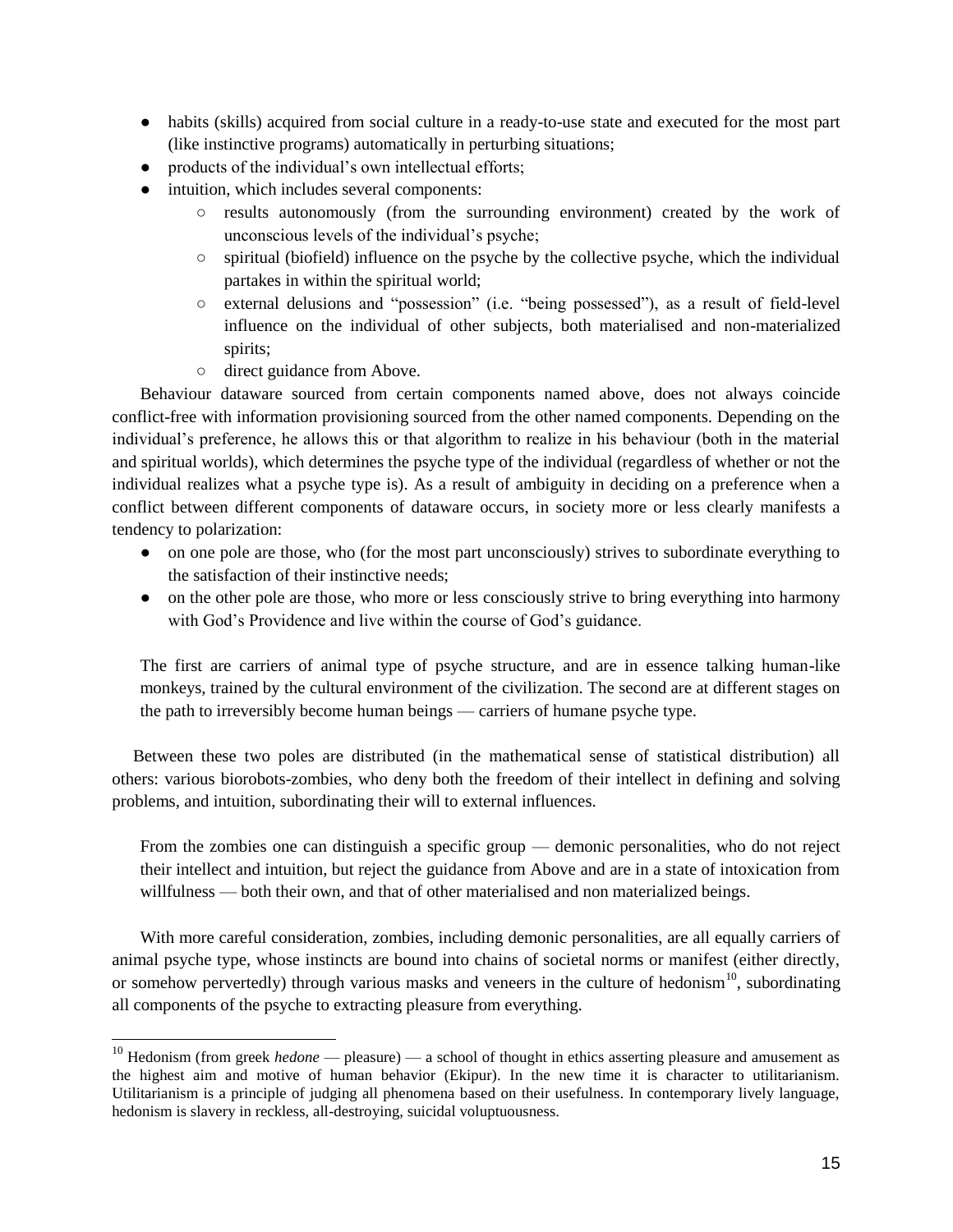Instincts of a biological species are programs of certain aim-oriented behavior of its representatives, not some undetermined instincts "in general". In the life of any species a dominant role is played by sexual instincts, under the influence of which the population is regenerated in the succession of generations. Algorithms of regenerating the population in all dual-gender species, which humanity is, by their different and functionally specialized fragments are distributed over the representatives of each gender.

Instincts of the "Homo Sapiens" are such, that men with an animal psyche type are psychologically subordinated to women. To regenerate the population of the species, the man is instinctively programmed to service the woman and the children she gives birth to. But this psychological subordination — the dependence of a man with animal psyche type on the "favorability" of the woman towards him  $-$  takes place independent of whether or not the two have had sexual relations or not. This allows to understand the direct meaning of the drawing shown earlier: the woman controls the man remotely by means of psychological dependence, based on sexual instincts, of the man on her, which is visually depicted in the drawing as a long connection, like a cable connecting a robot to its remote control terminal.

But the fate of a woman with an animal psyche type is not one to envy. Not one life has been broken by the subordination of women to their instincts, related to well-known attributes of the female body: lust for sexual gratification, which in the biosphere is naturally followed by conception; and maternal instincts, abusing which, children "weave ropes" out of their parents, especially mothers $<sup>11</sup>$ .</sup>

The fact that such behavior has been well-masked by perverted cultural shells created by civilization, which have covered in the behavior of people that, which is unmistakably manifested in the behavior of March cats, does not change the essence of the problem.

No one can accuse the American cinema of being delicate in questions of publicly displaying the naked human body and various manipulations with sexual organs. The fact that the the "connection" shown in the stone-age drawing is not shown in the movie, speaks to a lack of understanding of its true role in the fate of contemporary civilization by the film's creators. However, as it is said, "show nature"

 $\overline{a}$ 

 $11$  In accordance with this arrangement of instinctually-based behavior programs, under an animal psyche type:

 $\bullet$  $11$  direct psychological pressure of a woman on her spouse is effective in the majority of cases, but she herself is defenceless against direct pressure on her by her children (a woman can generally protect herself from it only if she causes direct pressure on children by her spouse);

<sup>●</sup>  $11$ direct psychological pressure of the woman's spouse on her children is effective, if children do not protect themselves by causing pressure of their mother on her spouse.

 $11$ In a family, where in one way or another the animal psyche type dominates, but in a soft form of relations, when direct pressure is rarely applied, the mother can explain to the father, what the children want; and children may explain to the mother, why she is having conflicts with the father (or a man who has taken on the duties of a father).

 $11$ But this normal behaviour arrangement may be manipulated by the change to demonic psyche type, turning the life of a family into a silent (internal, spiritual) or loud nightmare: children demonstrate their maturity to their father, at the same time daughters strive to gain female psychological power over him. Husbands begin to treat their wives like they have treated their children. Mothers try to gain female psychological power over grown sons or cannot live in harmony with their aged matured daughters, if they are unable to force their children into psychological infancy, when the will of children is not active. If mothers manage to maintain children in psychological infancy or are unrelenting in their strive to force children into psychological infancy, then mothers themselves mangle the fates of their children, destroying their families and excluding the very possibility of family happiness of children in their own families.

<sup>&</sup>lt;sup>11</sup> In a family, built upon the domination among its members of a humane psyche type, conflicts — including those resulting from change in family composition and age of its members — do not occur. Under non-humane psyche types, change in age of family members, change in family composition always results in conflicts, as a result of inadequacy of *unchanging algorithms of instinctive programs* to *changing life circumstances*.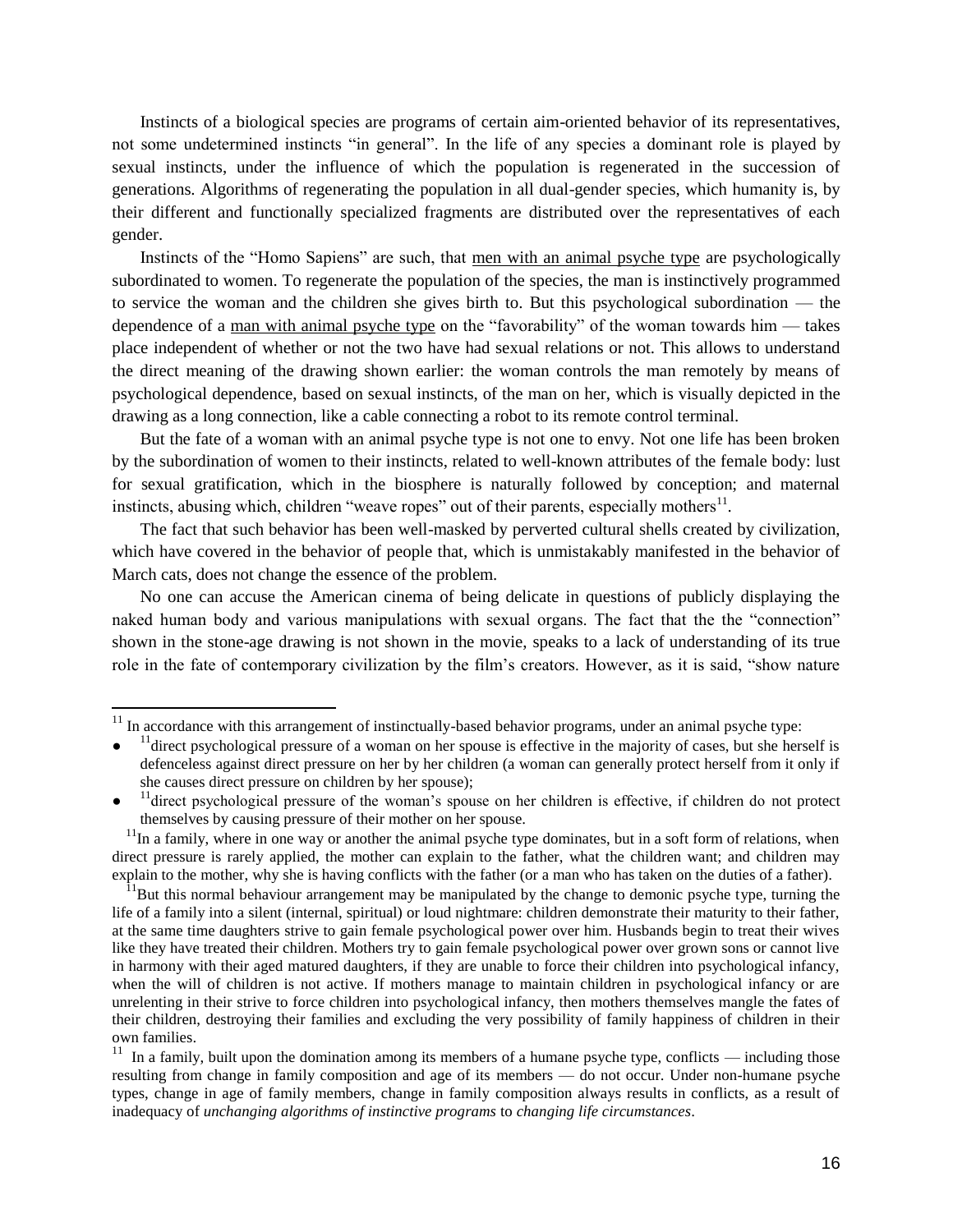out the door — it will show itself in through the window", and if the problem really exists, then an artist will, regardless of his wishes, reflect it in his work. Such is the case with the film "Matrix".

Even though the film does not show the "connection" on the basis of sexual instincts is in scenes of disconnection from "Matrix" feelers and of medical aid to Anderson, the authors of the film have not managed to avoid considering its influence on the fate of the resistance's battle with the bad "Matrix". In scenes, where "combat training" of Anderson is shown, among other programs developed by the "real world" programmers in fighting against the "Matrix", there is an episode which corresponds to exactly this "connection".

Morpheus and Anderson walk along the street of a city, simulated by the training program. In the monotonous crowd a woman in red walks by them, with her appearance sharply standing out. Anderson, having passed the woman in red, under the guidance of his unconscious automatisms, follows her with his eyes, as his instincts tell him to. But the "woman in red" turns into an "agent" of the "Matrix" and nearly opens fire. The attentive, thinking spectator will understand, that a human — to be free from bad matrices — should have such a structure of unconscious automatism algorithmics, as to not be hostage of instincts, as well as their cultural shells.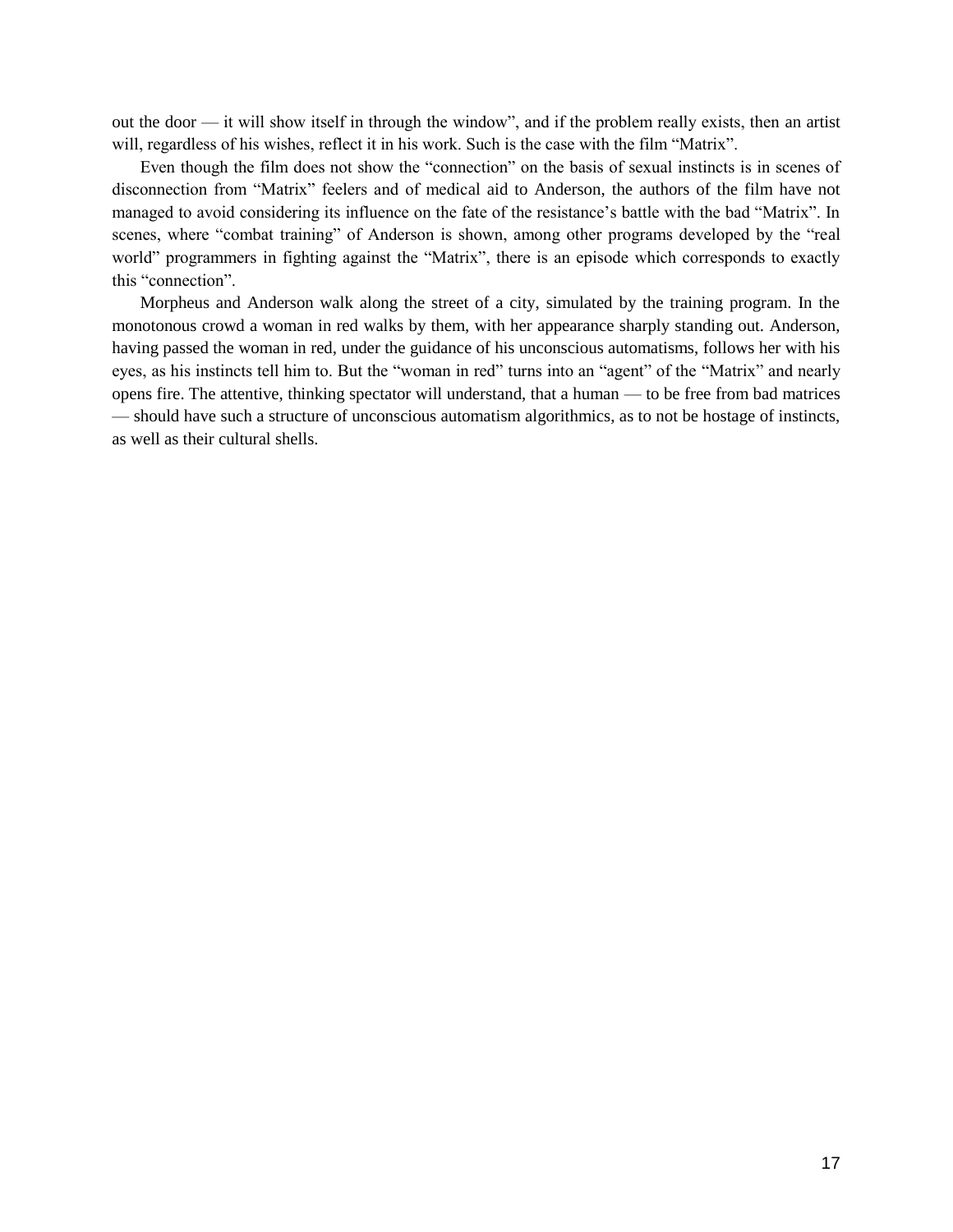## 6. Freedom is in the Transformation of contents, and not in the change of appearances

From all other kinds of animals in the Earth's biosphere, humans differ, besides having articulate speech, by the following:

- humans have a mind, which is free in the sense, that it defines the limits of what is possible (including morally and ethically acceptable) for itself<sup>12</sup>;
- humans have will, which always acts from the conscious level, and which can control behaviour to satisfy certain requirements and limits, produced by the mind (intellect) or intuition.

But will is not entirely free, since a human is compelled in some situations to use willpower in order to overcome obstacles in behaviour, imposed by instincts, habits, cultural norms, and so on. If the willpower is not strong enough in some situations, then people are not capable of realising their intentions, as their behaviour is subdued by factors, that their will cannot overcome.

In the film, however, a "normal" human being from the authors' point of view, born free in the "real world" outside of the bad "Matrix", is characterised by other qualities: "*To deny our own impulses is to* deny the very thing that makes us human". Declarations of this sort are either a stupidity said thoughtlessly, or a malicious attempt to embed a false understanding of human psyche into the subconscious of the audience (primarily youth audience) under the cover of a thriller plot. Basic software, embedded into microchips (like BIOS of contemporary computers), is in essence like "inherited instincts" of machines, regardless of the complexity of machines or their software.

In fact, the human — God's creation — differs and will always differ from the most complex machines by:

- firstly, the freedom of the mind in setting aims and defining limits of possible, morally and ethically acceptable for itself;
- secondly, the willpower, with which he can overcome many obstacles, limiting his freedom of will.

In the entire technosphere, in all machines, their software, and in everything else created by people, manifests the true morality and ethics of people, as well as their psyche type. Therefore, if artificial intelligence appears to be anti-human, like it is in the movie, then it is an expression of the antihumaneness of the psyche of its creators and developers.

Strictly speaking, as a result of the freedom of mind in setting aims and conscious willpower, which overcomes various limits, the culture of contemporary civilization has been developed. However, as a consequence of the dominance of the animal psychetype, achievements of the culture are still under control of the instinctual behaviour programs, which create inter-species and intra-species competition for the better place under the sun in the natural conditions of the biosphere. *Сorrelating with the psychetype of the vast majority, an animal armed with a mind that is free in setting aims and defining what is possible and morally-ethically acceptable, armed with technology and magic, is unnatural*. Such kind of

<sup>&</sup>lt;sup>12</sup> Minds of all other highly developed animals cannot escape the limits, set from Above in the matrix, that predetermines life of the current biosphere.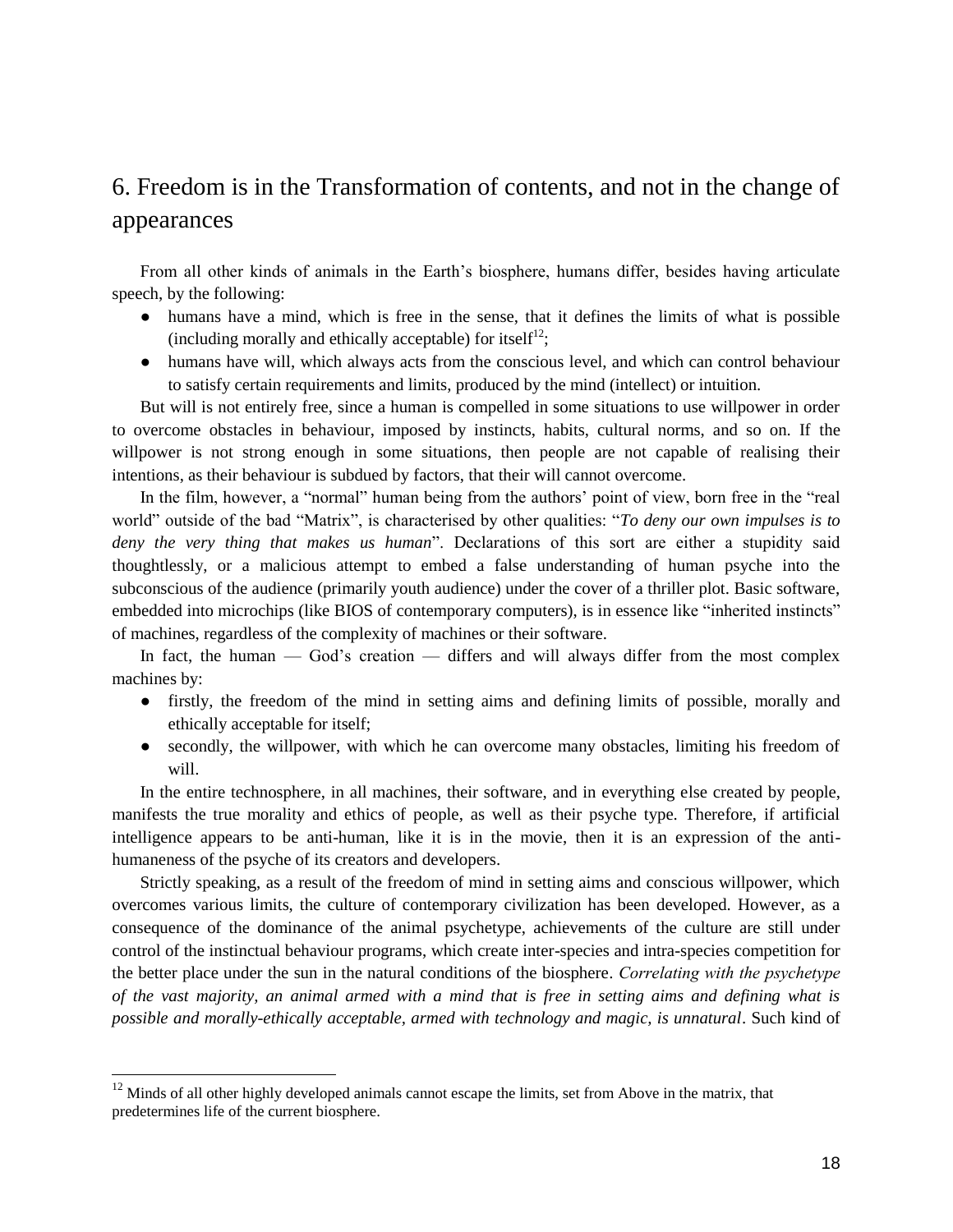animal is not provided for by God's providence, and consequently this kind does not belong in the allenclosing universal matrix.

Restoration of the natural order of things in the Universe is possible in two versions of the future destiny of mankind:

- either rollback of the human-like biomass into fauna, with close to total nullification of its culture and memory, by means characteristic to higher-order matrices of life;
- or the transition of society to the dominance of the humane psychetype and a respective culture, by means of mind and will, that allow free aim-setting and limit-setting of what is possible and morally-ethically acceptable.

All of the above is within bounds of basic school courses of biology and psychology. Unfortunately, school courses of biology, psychology, history and other subjects are scattered and are not interrelated contextually, creating a kaleidoscopic worldview in school children, in which every known fact exists on its own, being torn away from the facts known from other subjects, and from real life. Possibly that is precisely why the youth, which has yet to live independently in the adult world, in an unconscious effort to create a holistic picture of the world's interrelations, responds much faster than older generations to ―The Matrix‖, which brings up these problems in a non-lexical form of the figurative-allegorical narrative, bypassing the conscious of its audience.

The attitude of the film creators to the system of "connections", analogous to the one pictured on the wall of an african cave, is ambiguous and inconsistent:

- on one hand, in the process of transfer of the conscious of the protagonist from the "Matrix" reality into the reality of supposed freedom, it was not shown, although the American cinema, as mentioned earlier, is not known to exercise delicacy in demonstrating naked human body and various acts, directly or indirectly concerning genitalias of men and women;
- on the other hand, the topic of the "woman in red" (who transforms into an "agent" of the ―Matrix‖ in one of the training programs) is raised repeatedly, attracting attention to the problem of liberation of the individual and society from the dictatorship of instincts and their cultural shells in the algorithms of the unconscious levels of psyche.

In this ambivalent attitude of film authors towards the problem of normal human psychetype, manifested the mostly unconscious battle between two mutually exclusive tendencies in the biblical culture.

According to one of them, everything related to the sexual sphere should not be subject to openness in the society, neither in flesh, nor word, nor artistic imagery or figurative narration. But since there is no escape from nature, the civilization creates many cultural shells, elevating *animality in its essence* to the level of "eternal values" of humanity. As a consequence of this, the culture, idealising the cultural shells in which instincts are hidden, supports inhumane psychetype in the society, obstructing transformation of civilization into the Humanity.

According to the second tendency, the cultural shells are worthless, but the animality, uncovered under pressure from the porno-industry, is portrayed as the true essence of humanity, is therefore nothing to be ashamed of, and its manifestations should be given full freedom in the "safe sex". This, in essence, is a direct refusal to become Human.

Both of these tendencies together in the culture of the present civilization are inseparably linked. The victory of either one of them would be victory of one of the forms of the same content. Precisely because of the unity of their content, the struggle between the two tendencies represents one of the ways of retaining humanity under the power of the "Matrix".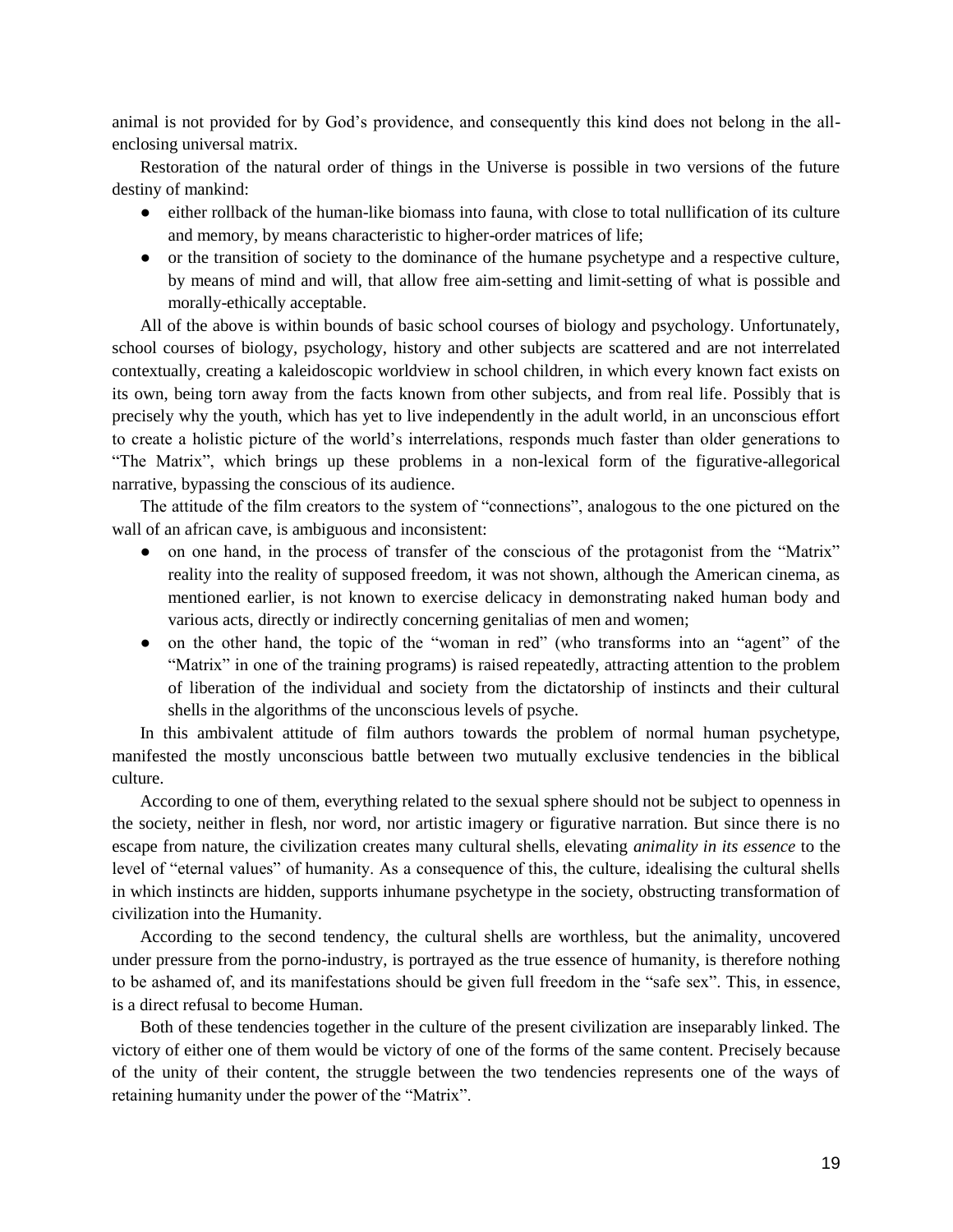The creators of the film, although they have shown this duality, have left in the defaults the battle between these two formal tendencies, therefore supporting the culture that would express animality in the future as well.

Since the system of "connections", similar to the one pictured inside the african cave, was not shown clearly, then it was done not without reasons and not without aims:

- either because the "extrasenses-clairvoyants", involved in the creation of the film, are themselves are so cocooned by this "connection", that cannot see the light of day from their cocoons, nevermind the "thin worlds" where these "connections" are visible;
- or with the aim of saving the "connection" and cultivating it henceforth.

Pendency of this conflict between *forms of one and the same animal origin* was expressed by the creators of the film in the development of its plot. As seen from the film, in the reality of alleged freedom, where the main hero finds himself, there is no freedom from the unbearable pressure of instincts onto the psyche. In the reality of alleged freedom of the "real world", the chracters' lives are under the control of the very same "Matrix" of human enslavement. The happy end was inches away from the abyss, because the local "Judas"-Cypher craved for sexual intercourse with Trinity, and Trinity herself, while being coldhearted to Cypher, lives awaiting Anderson-Neo's love. So, in the reality of allegedly unlimited freedom, in which the crew of the "Nebuchadnezzar" lives free from the dictate of programs of neuro-interactive model of the "Matrix", a typical "love triangle" has formed, which is inevitable in all cultures that reproduce inhumane psychetypes in the succession of generations.

It can be noted, that the local "Judas", who betrayed Morpheus the "Baptist", is the sole character of the "Matrix", whose appearance can be identified as slavonic. It is as if his image was purposely made based the known appearance of the last non-orthodox all-Russian ruler Svyatoslav, the father of Vladimir, who became the Christian baptizer of Russia. The only difference — instead of a lock of hair on a shaved head he wears a narrow beard above his chin. In other words, the image of the "Judas"-Cypher has been purposely constructed so, that with promotion of the film in the global cinema, image of slavonic countries, specifically — Russia, as an enemy would be formed in the public's unconscious. In particular, Cypher is the only character who likes to drink, and the stereotype "Russians — the first drunks in the world" is well known.

Concluding from the above, the film does not show real freedom. After the destruction of one reality — the Earth's biosphere — by the "humanity"-virus, "the cancer of this planet", the same virus, after recovering in custody of the machine system called the "Matrix", attempts to break out of its control and create a new reality in order to continue parasitizing without transforming itself. Precisely **parasitizing**, since it cannot do and will not be able to learn anything else, until it frees itself from the system of "connections", shown earlier.

Besides that, all characters in the allegedly free "real world", receive a new "connection" that is inserted into the back of their heads. Without this "connection" they cannot enter the world of the former "Matrix"-reality. Is the new "connection", inserted in the back of the head, better than the old set of "connections" to the "Matrix" machine? — the question is up for discussion. In our opinion, both connections are of a similar nature.

Some, after reading the above, may understand it in the sense that we support total emasculation of both genders. Not at all: it should be understood that with the humane psychetype, an emotional selfsufficiency of an individual of any gender or age is achieved, thus removing any oppression of their psyche by instincts; and the individual's behaviour ceases to be dependant on more and more sophisticated and perverted, by "progress" of culture, ways of satisfaction of lust of both men and women.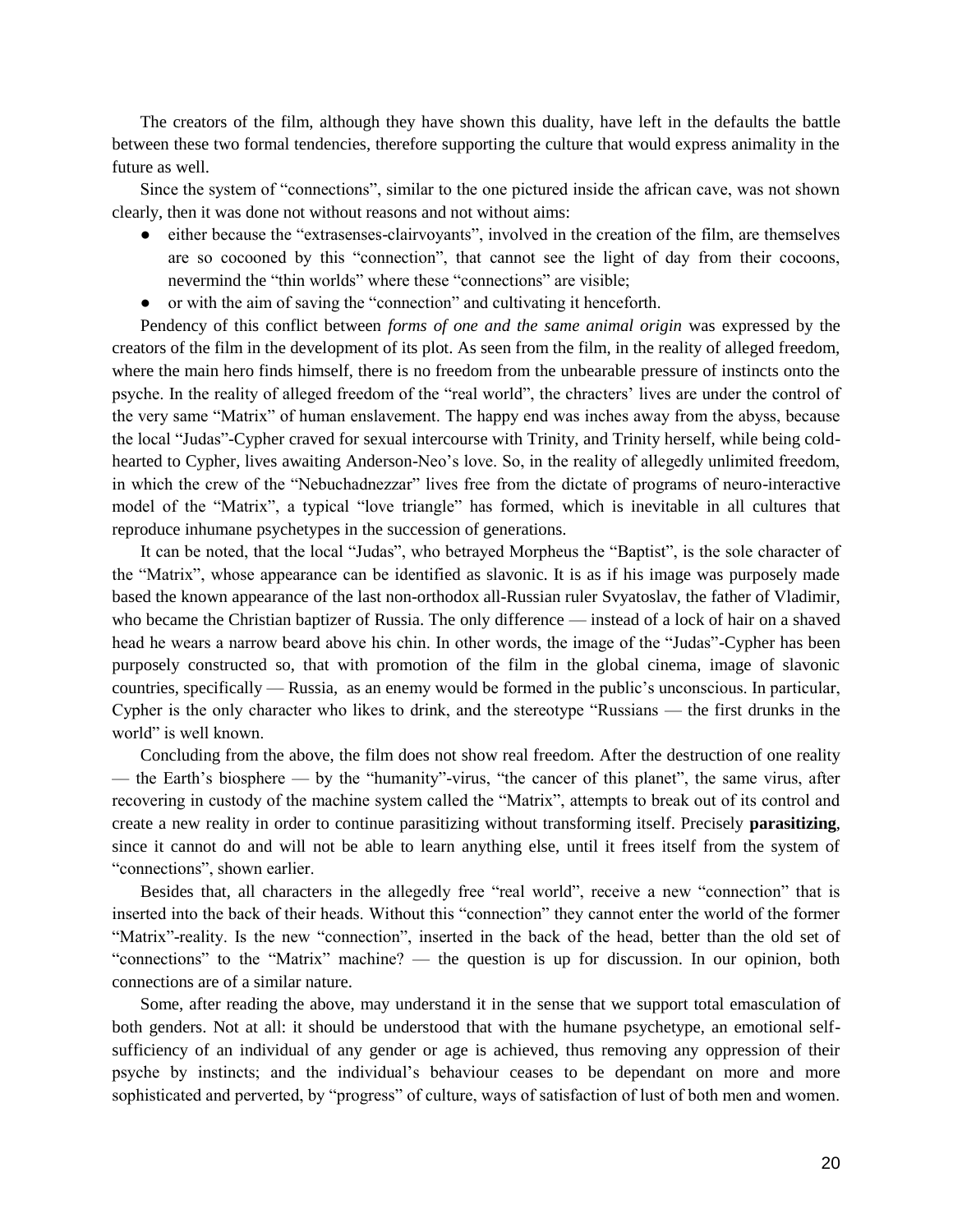Originality of both genders, uniqueness of every individual is preserved with the transition to the humane psychetype, but relations between men and women acquire a new quality and become uncomparable with relations between males and females of any animal species in the Earth's biosphere. Consequently, transition to a domination of the humane psychetype leads to the transformation of the entire culture.

When biofield structures are visualised, the interaction between men and women, with humane psychetype of both and their union, have nothing in common with the the system of "connections", shown on the cave drawing above. In reality of biofields (matrices-predeterminations), it can be seen how a "luminous shell" of an egg (border of one's aura) of an individual, overlaps with the "luminous shell" of another individual's egg. Both of them grow in size and enclose both bodies, if the two match each other. All mismatches are expressed as either inability of the individual fields to create an aura common to both of them, or as its various defects: the common aura is stable, but cannot cover both, leaving different parts of one of them uncovered (for example, two heads, connected to various inconsistent egregores, stick out from the common aura); an aura that is unable to cover both, constantly trembles, exposing various parts of the two bodies; holes in the common aura that lead to conflicting chakras of either individual, or protrusions that extend from conflicting chakras towards auras of other people or egregores, and so on. Defects either vanish after a certain amount of time, or the common aura, under pressure from the defects, loses stability and individuals' auras separate and stay apart. Creation by a man and a woman of a common mutually covering aura happens in accordance with matrices of predetermination, that define life, in which generation of a fully-enclosing aura is depicted by an image, widely known as the symbol "Yin-Yang".



Nothing similar to the cave drawing shown above exists in the reality of biofields of matrices-predeterminations when spouses are both carriers of the humane psychetype.

A Lithuanian painter M.K. Ciurlionis on his work "Fairytale Kings" in images of the material world shows one of the versions of relations between a man and a woman in the reality of matrices — relations impossible with animal **"Yin-Yang"**

psychetype. The opportunity, shown by Ciurlionis, however, is not realized in relations of the majority of people, who prefer to stay in the "stone age", like it shown in the cave drawing above.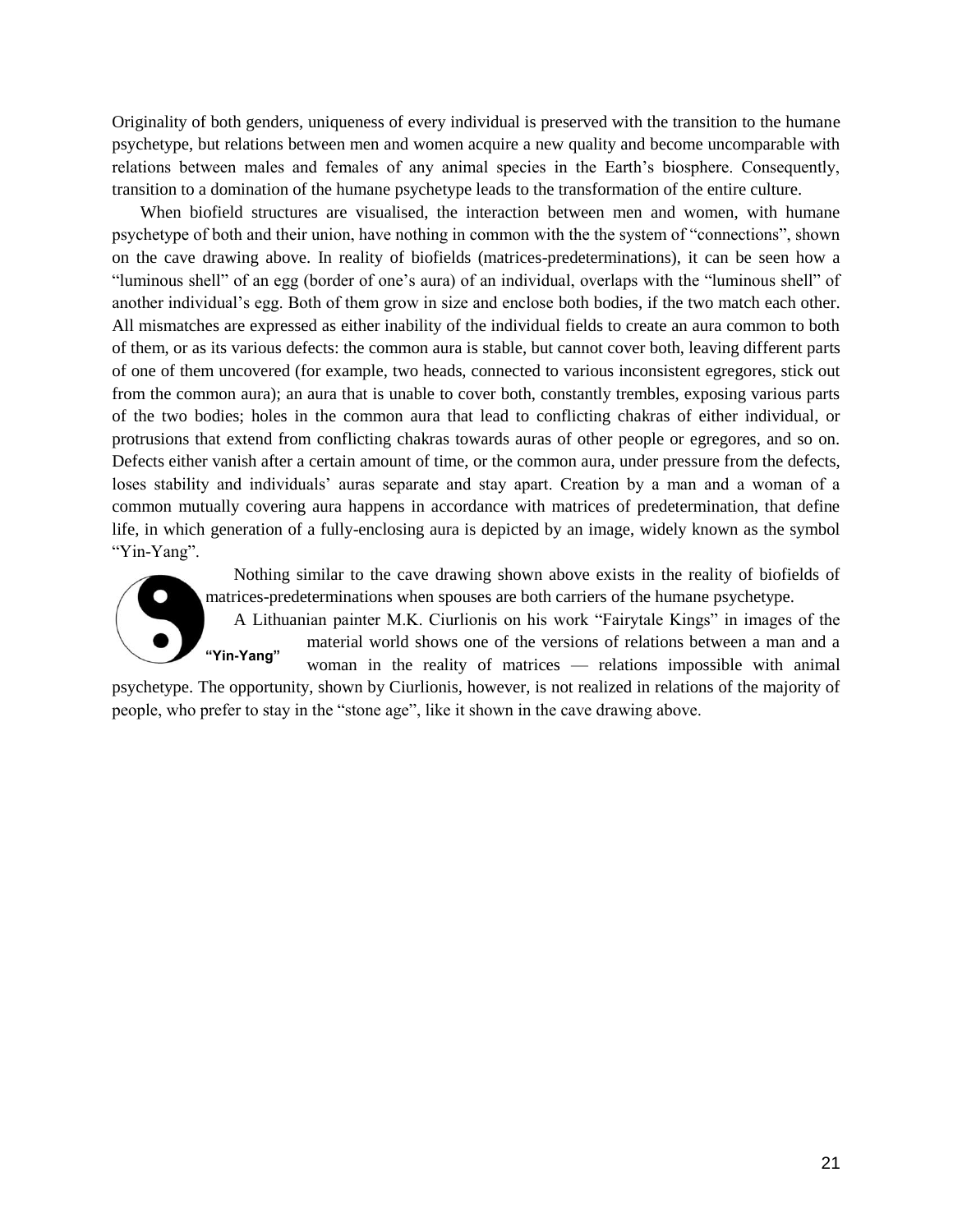

**M.K. Ciurlionis "Fairytale Kings"**

It should also be noted that majority of characters' names are associated with the biblical project: "Trinity"; Neo — New (who, Christ?); Morpheus — Sleepy, although he lives in the reality allegedly free from dreams fabricated by the machine-"Matrix"; Dozer — Dormant; "Judas"-Cypher — Cipher, protection. As it can be understood from the plot, the matrix-predetermination, alternative to the machine one, is held by the modest, inconspicuous "Oracle", who controls the world by *accessible to her means of forming matrices of transitions from one state to others***, within limits imposed by higher order matrices-predeterminations in the order of their mutual nesting**, bypassing all democratic procedures, directly from her kitchen.

The Earth has many kitchens... And there is not one such "Oracle" in the real world, and each one of them wants to control the world and fates of other people from their kitchens in their own way, and most of the time, without agreeing with other "Oracles" or common people... It is appropriate to remember Lenin's notorious phrase about the housewife who SHOULD LEARN how to control a state. Is not the essence of true democracy (people's power) in the autocracy of conceptual power, accessible to everyone?

The peculiarity of the film is that the clairvoyant Oracle, who "knows it all", by consulting the crew of the "Nebuchadnezzar" (Morpheus, Trinity and Neo) in questions of their probable future, carries out matrix control in relation to them, while being a part of the neuro-interactive model of the world fabricated by the "Matrix", against the oppression of which heroes of the film fight. But the question about what is coming from the Oracle herself, and what is being translated through the Oracle by the "Matrix", is not asked by the heroes. This peculiarity of the plot introduces a possibility that the "Matrix", with which Morpheus and the "Nebuchadnezzar's" crew fight, in relation to supporters of "Zion" *is an enclosing matrix of higher order*, which means that:

The film shows not the people's fight for freedom against the almighty bad "Matrix", but a transition of the bad "Matrix" into a different state of self-control, where the same old power will be wrapped in new forms. In other words, the film shows mutual overlapping of individual matrices with mutually antagonistic conceptions of control, even though both of these matrices remain within an enclosing matrix of higher order.

At the end of the film, Trinity says to Anderson-Neo: "the Oracle said, that I will fall in love (from the context: with the chosen one, the Savior), but my chosen one is you. So you can't be dead". And he actually did not die, but the question is who did Neo become after he was killed by the "Matrix" "agent" Smith? By jumping into Smith after his "Resurrection" did he not himself become a new "super agent" of the same "Matrix", which is shifting control into another mode? In this context, Morpheus' explanation